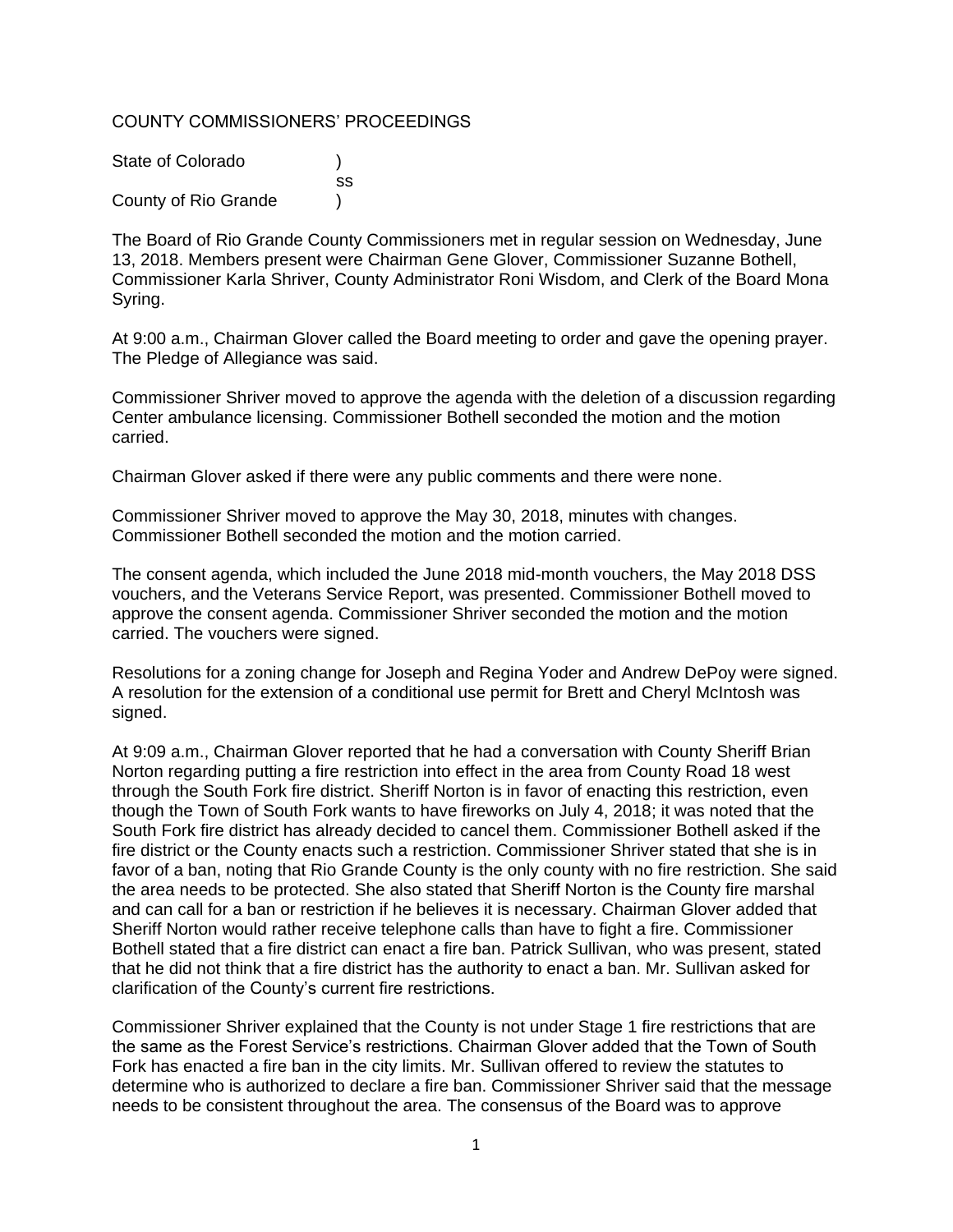enacting a stage 1 fire in the South Fork fire district. Ms. Wisdom noted that if the restriction is enacted it will need to be publicized. She also asked if it is the Commissioners or the Sheriff who is enacting the restriction. She said the announcement needs to be formal. Chairman Glover said he would speak to Sheriff Norton and a decision would be made later in the day.

At 9:18 a.m., Patrick Sullivan, Road and Bridge Department, was present to update the Board. He reported that the shoulder on County Road 3 South is completed and held. He said there are two areas (approximately 150 feet) that need to be shored up.

Mr. Sullivan reported:

- the hot plant has been opened
- the Department assisted Saguache County with a paving project
- the staff attended Colorado Association of Road Supervisors and Engineers training from May 9 to 10, 2018

Mr. Sullivan reported that he has been in contact with Xcel Energy regarding the new gas line project on County Roads 1 South and 3 East. He said the area around the railroad on County Road 1 South is very tight, and Xcel is exploring establishing a right of way with the railroad. Work on this project will begin in the fall.

Mr. Sullivan reported that a telephone line was clipped on County Road 15, east of County Road 18. The line was just under the surface of the road; the road has been capped to avoid this line in the future. Commissioner Bothell asked if the line could be buried deeper. Mr. Sullivan said the line could not be reburied. He explained that after the road has been graded over time, the depth of the road changes and CenturyLink will not rebury phone lines.

Mr. Sullivan reported that the new striper has been delivered and is being modified. He also reported that the 930K loader has been purchased, and the crusher and tractor have been delivered.

Mr. Sullivan reported that the crusher will be used on County Road 29 and on the second mile of County Road 13. He asked the Board to let him know if it receives comments from residents.

Mr. Sullivan reported that work has begun on County Road 8 North in advance of paving. The road is being realigned and there is not much shoulder. He reported that the Department is working on schedule A roads. Also, roads have been graded to take advantage of the recent moisture.

Commissioner Shriver asked how the crusher worked on County Road 29. Mr. Sullivan said that it was a learning experience and invited the Board to inspect the road. He said that crews are experimenting with binder materials, and noted that the binder and the crushed rock are working well together on County Road 13. Mr. Sullivan said that the crusher would be shut down today on County Road 13 and one mile will be laid. The work will be completed by Thursday, June 21, 2018, at the latest. The Board and Mr. Sullivan discussed frustrations with complaints that continue to be reported regarding County Road 13.

Mr. Sullivan stated that Alamosa County will decide today if it will purchase the County's old striper.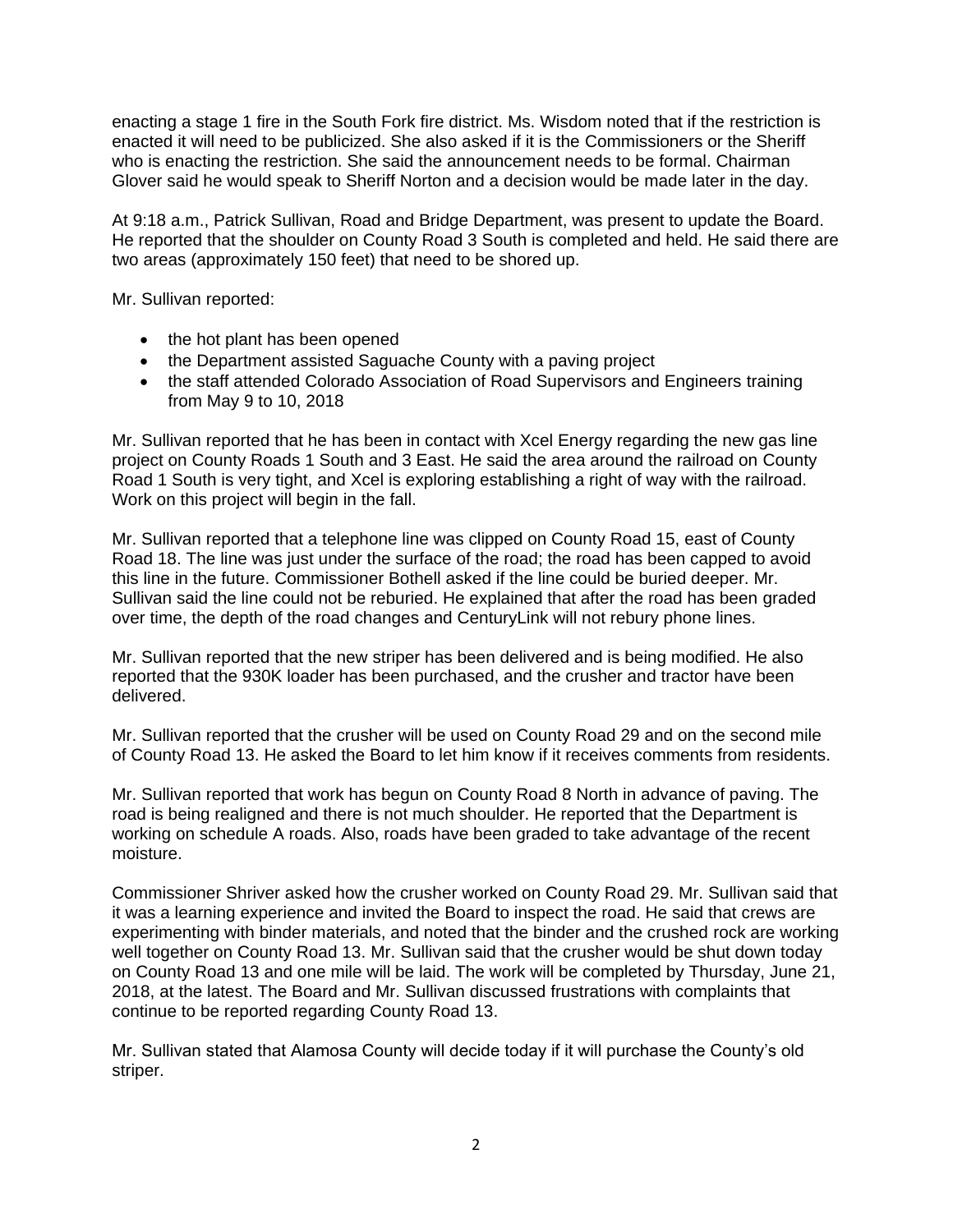At 9:35 a.m., Ms. Wisdom reported that there has been no response from the railroad to a letter sent by the County about the railroad's unpaid property taxes.

At 9:36 a.m., Dixie Diltz, Land Use Department, and Randy Kern, Building Department, were present to update the Board.

Ms. Diltz reported that the organizers of the Hot Rod Dirt Drags submitted a special events application and paid the \$250.00 fee to the Land Use Department prior to the event. Shortly before the event, the organizer called Ms. Diltz and asked why Lynnea Rappold had contacted him and required more paper work and additional fees in order for the event to be held. The organizer was upset by this. Ms. Diltz explained that it was not until she received an email from Ms. Rappold, that she understood that Regional Environmental Health was handling special events where food is served. Ms. Rappold is the program manager for Regional Environmental Health.

Ms. Diltz stated that there needs to be coordination between the Land Use Department and Regional Environmental Health so that the two do not double up on events. Ms. Diltz stated that the application required by Ms. Rappold contains the same information as the Land Use application. Chairman Glover stated that he does not want to lose the Hot Rod Dirt Drags, and agreed that coordination between the two entities is needed.

Ms. Diltz explained that Ms. Rappold waived the additional fee, but all vendors for the Hot Rod Dirt Drags had to be licensed through Alamosa County. Ms. Wisdom expressed concern that each county has its own fees. Mr. Kern suggested that Ms. Rappold speak to each county's Land Use Department. Chairman Glover stated that Ms. Rappold should coordinate with Ms. Diltz, not vice versa.

Ms. Diltz and Mr. Kern reported that Ramos Castro, who came before the Board in March 2018 regarding parking his camper on his property on Highway 160, has presented incomplete building plans. However, Mr. Kern said that he has not seen Mr. Castro in 30 days. Ms. Diltz reported that Mr. Castro has now parked his camper on some else's property. The consensus of the Board was to recommend that Ms. Diltz follow through on the Board's initial recommendation not to allow Mr. Ramos to park his camper on the property when he has not obtained a building permit and has not started building a residence.

Ms. Diltz reported that she has called Levi Shaw twice regarding his pending conditional use permit. Mr. Shaw came before the Board requesting approval of a conditional use permit to move a trailer onto his property on Highway 160. An inspection of the existing septic system needs to be submitted to the Land Use Department before the trailer can be moved. Mr. Shaw has not returned the calls, nor has he submitted the septic system inspection. The owner of the trailer has not completed the sale to Mr. Shaw, and Ms. Diltz said that Mr. Shaw continues to live in the camper on the property.

Chairman Glover said that this cannot go unaddressed. Commissioner Shriver asked if County Attorney Bill Dunn has written Mr. Shaw a letter about the issue. Ms. Diltz said Mr. Dunn has not sent a letter. Chairman Glover asked if a specific date was given for the septic system to be inspected. It was indicated that no specific date was given. Chairman Glover stated that he has received several complaints about Mr. Shaw's property, and said that something needs to be done about Mr. Shaw living in the camper and about the blight on the property. Mr. Kern stated that the County needs to be able to follow through. Commissioner Shriver stated that the next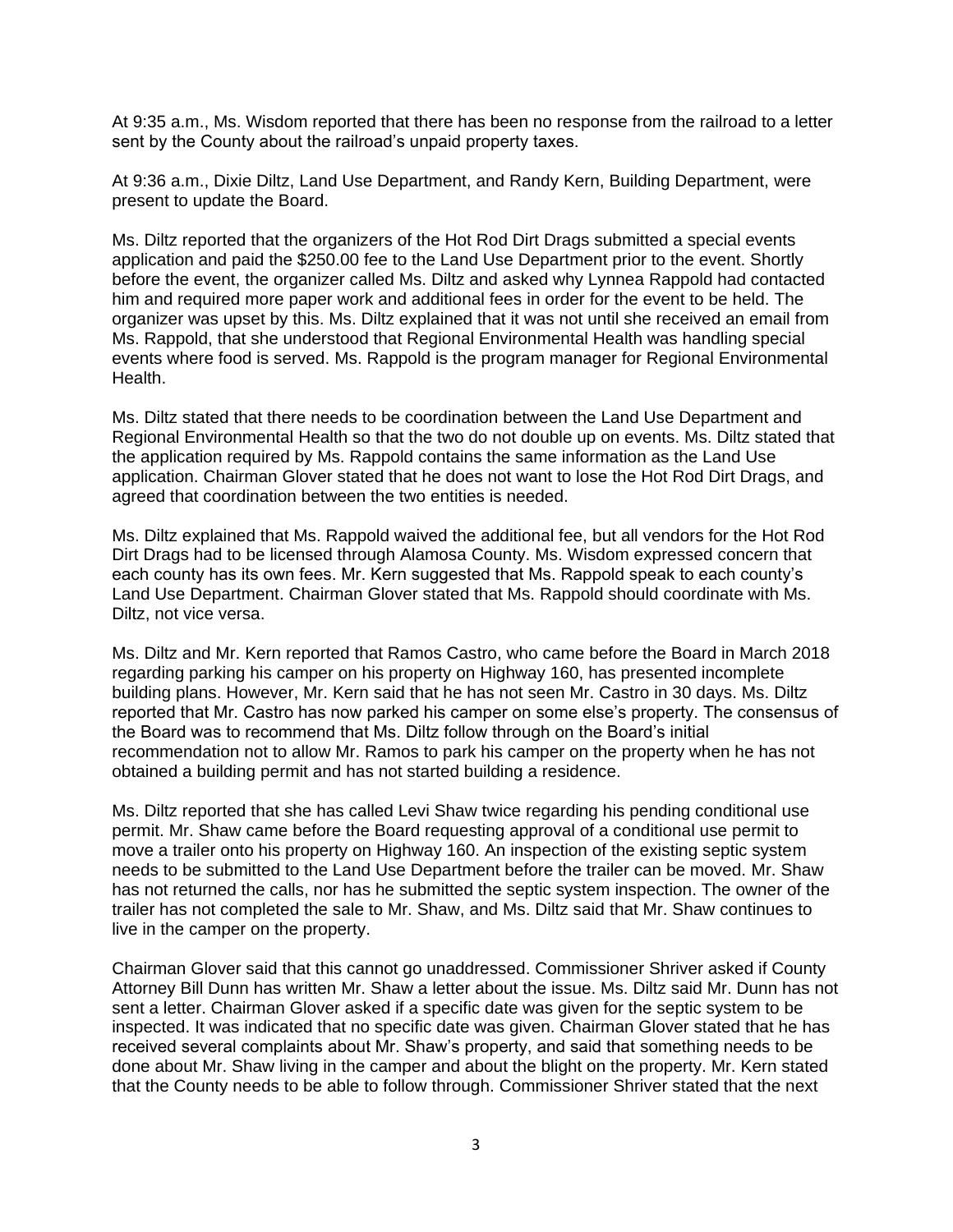step is to have a letter sent by the County Attorney and if nothing is done, take the property owners to court.

Commissioner Shriver recommended that enforcement procedures be included in the revised Land Use code book. Ms. Diltz reported receiving the DOLA grant that will fund the revision of the code book; RFPs will go out soon.

Commissioner Bothell asked if the drainage in Center that comes from a warehouse is a Land Use issue. Chairman Glover explained that it is an EPA issue with Idaho Pacific. Ms. Diltz asked if the drainage has an EPA discharge plan. Commissioner Bothell stated that there is a permit number.

Mr. Kern reported that the Building Department has been busy. Inspections in Jasper yesterday took half a day. He said that everyone is working as a team in order to be able to complete several inspections at a time.

Mr. Kern reported receiving a request from Joe Coghill, who owns several parcels of land north of County Road 15. Mr. Kern explained that a road was built 12 years ago. One tract of property has a home on it, which has a Forest Service address. Mr. Coghill has requested that the road be named Circle Mesa Drive. Mr. Kern has discussed this with Patrick Sullivan, Road and Bridge Department, and Mr. Sullivan has no concerns. Mr. Kern said that if the road is named, addresses can be issued. Commissioner Shriver stated that this should not be a problem, as long as Mr. Coghill understands that the road will not be maintained by the County. Mr. Kern said that Mr. Coghill understands this. Commissioner Shriver moved to approve naming the road Circle Mesa Drive, with the contingency that it will not be a County-maintained road. Commissioner Bothell seconded the motion and the motion carried. Commissioner Bothell asked if the name of the road would be sent to GIS. Mr. Kern said it would. He said the process takes time. The County Clerk and Recorder, Sheriff, 911, and the Post Office are notified directly.

Mr. Kern said he learned at a recent Onsite Wastewater Treatment System workshop that sand filters may allow some flexibility in regulations. However, some counties cannot produce sand.

Mr. Kern reported that he and Commissioner Shriver attended an abandoned buildings and asbestos abatement meeting. A process for dealing with abandoned buildings with asbestos is being developed. He explained that the cost of asbestos abatement sometimes exceeds the value of the property. Commissioner Shriver added that an inspector is needed. Commissioner Bothell stated that the cost is so high that buildings are abandoned and are then used by drug addicts. Mr. Kern said that people give up and stop paying taxes on these properties. He also said that asbestos disposal is expensive and the SLV Regional Solid Waste Authority cannot take asbestos because it is too expensive to become certified. Ms. Wisdom asked if the landfill can become an asbestos transfer site. Chairman Glover explained that CDPHE has very stringent restrictions: a landfill is able to close, become a transfer site, or remain a landfill. He noted that the SLVRSWA has already expanded.

At 10:30 a.m., Ms. Wisdom presented a request from the Sand Dunes 4-H Club to use the McMullen Building from June 22 through June 24, 2018; the club asked that the rental fee be waived. Commissioner Shriver explained that the group wants to practice before the San Luis Valley Fair. Ms. Wisdom suggested requesting a damage deposit in the amount of \$100.00, which will be returned after the building is inspected after the event. Commissioner Bothell moved to approve the use of the McMullen Building by the Sand Dunes 4-H Club with no rental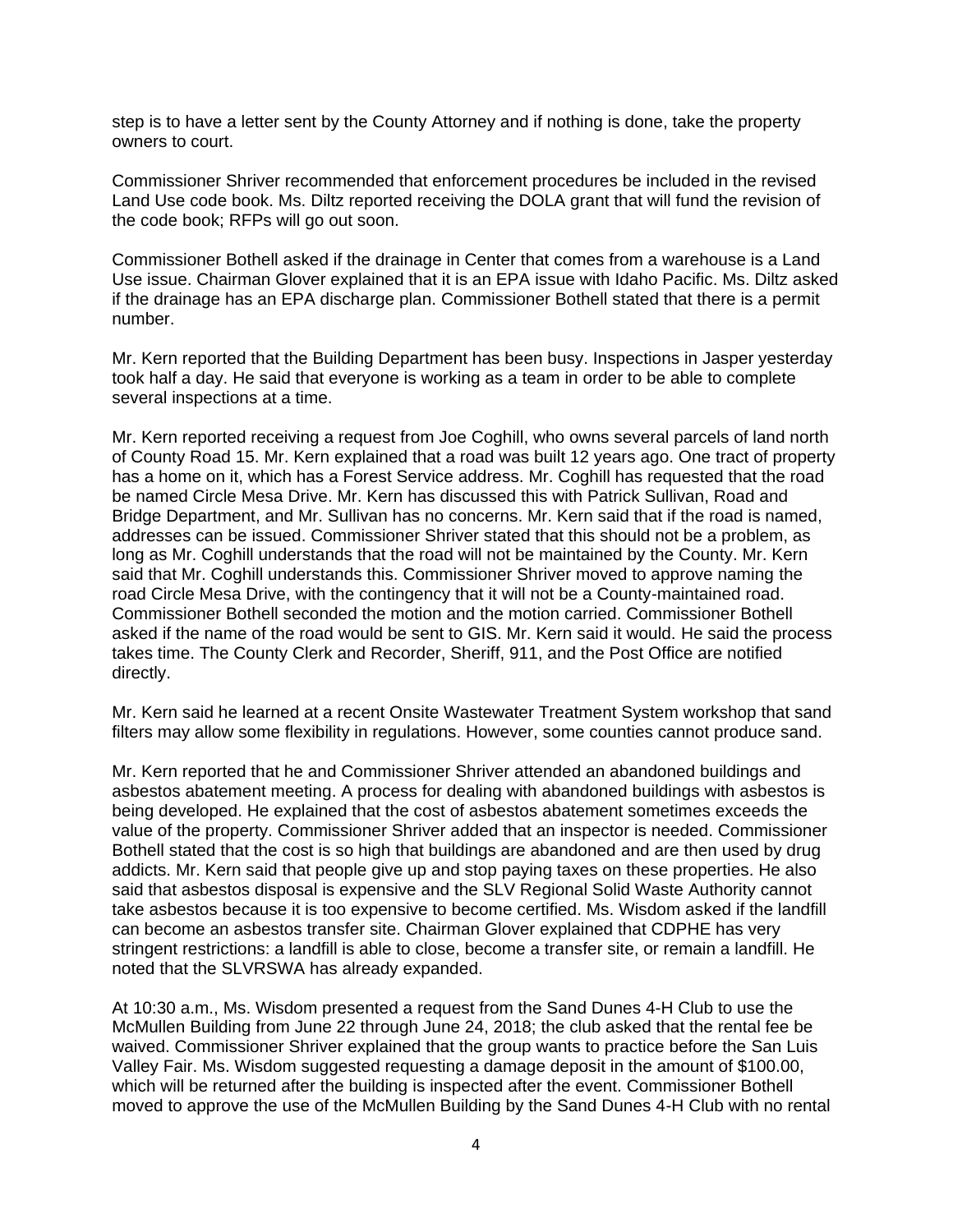fee, and a refundable damage deposit of \$100.00. Commissioner Shriver seconded the motion and the motion carried.

Ms. Wisdom reported receiving a call from someone who wants to use the McMullen Building for horse riding for an hour a day a few days a week. She stated that this will be impossible to manage. Commissioner Shriver pointed out that the pavilion could be used instead. The consensus of the Board was to not allow the use of the McMullen building for this purpose.

Ms. Wisdom reported that the application for the 2018 Homeland Security grant, in the amount of \$154,772.00, has been submitted. The County serves as the fiscal agent for this grant. Commissioner Bothell moved to approve the grant application. Commissioner Shriver seconded the motion and the motion carried. The application was signed.

At 10:37 a.m., Mary Baumfalk, Tri-County Senior Citizens, was present to update the Board. Ms. Baumfalk reported that nursing services are doing well. One trip has been planned for 2018. She reported that the pool playing group is changing and a walking group has organized for the summer. She also reported that there are few planned activities in May because of graduations and other events that cause a lack of attendance. Two speakers are scheduled for the month of June: on June 14, 2018, a presentation about identity theft will be held; on June 23, 2018, a Smart Driver Course will be presented.

The Tri-County building is being updated. Ms. Baumfalk reported that a grant from Energy Outreach Colorado provided a grant that funded the installation of a new air exchange unit on the roof. She said this has cooled the building. She also said that Tri-County has three new boilers, new apartment refrigerators, new bathroom fans in all the apartments, and all lighting has been changed to LED lighting. She said that problems with the bathroom fans are being worked out. Ms. Baumfalk reported that the Outcalt Foundation provided funding to repave the parking lot. Ms. Baumfalk reported that the building still needs new curtains, which will be purchased this year.

Ms. Baumfalk reported that the organization has hired a new staff member. She also said that the building is full and there is a waiting list of potential residents. She said there are 32 units in the building for residents plus a 24/7 apartment for staff. In order to qualify for residence at Tri-County, a person must be 62 or more years of age, or be handicapped or disabled, and able to live independently. She said that Options for Long Term Care provides funding for people who need help.

Commissioner Shriver asked if Tri-County sponsored a trip in 2017. Ms. Baumfalk stated that the trip was cancelled because not enough people signed up for it. She said the new staff member is trying to schedule more trips, possibly to Estes Park, Creede, Gunnison, Dinosaur Park, and Rock Creek. Tri-County Fun Days will be held in August or September, and Ms. Baumfalk invited the Board to attend.

Commissioner Shriver asked if County funding to Tri-County had been sent. Ms. Wisdom said it will be sent this week.

Monthly activities at Tri-County Senior Citizens include:

- Blood Pressure
- Pulse Oxygen
- Social Services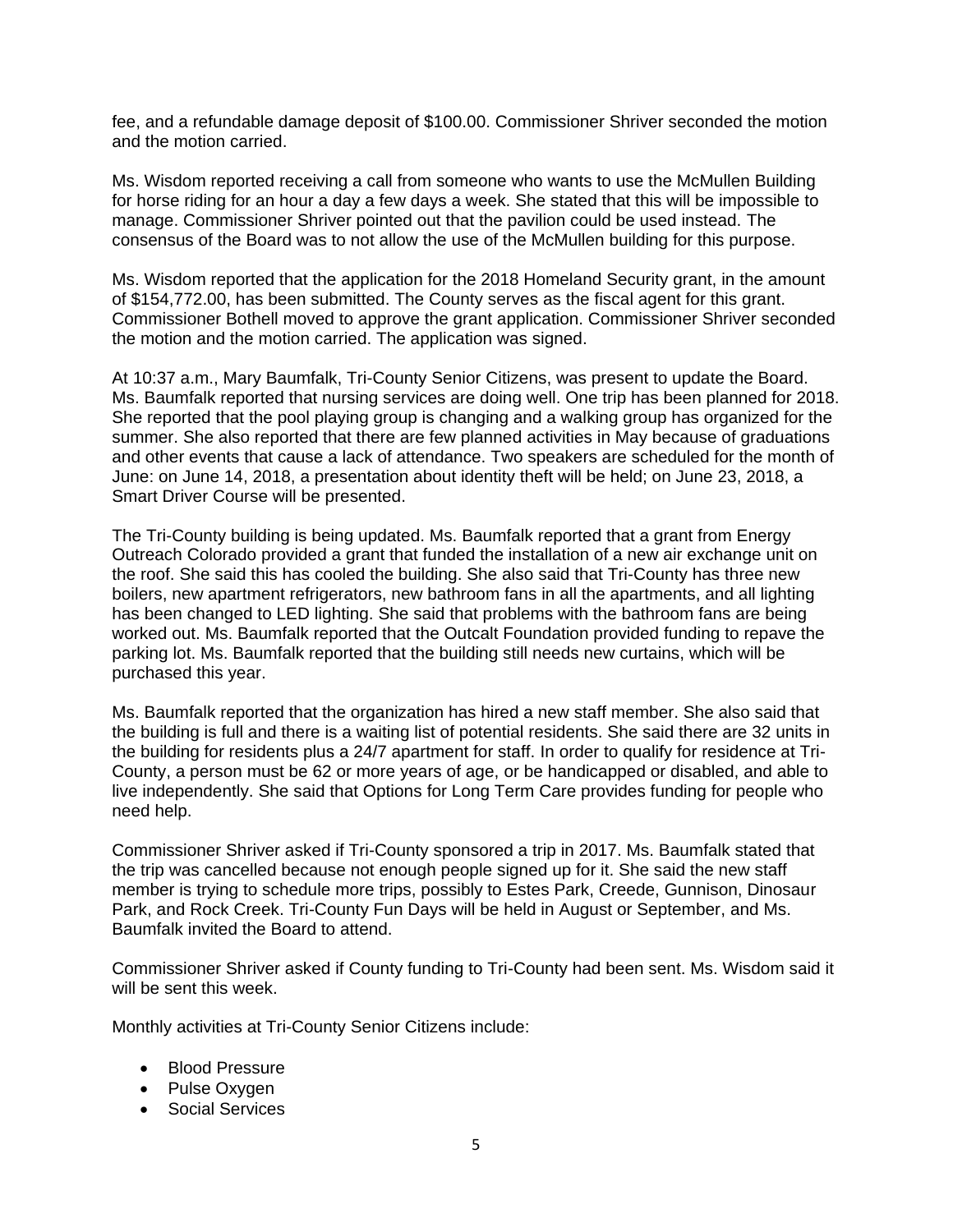- Trips
- Ceramic Craft Class
- Birthday Celebrations
- Pool Players
- Exercise Class
- Breakfast Fund Raisers
- Chicken Foot, Cards
- Handcrafts
- Other Events, Dances
- Bingo
- Movie Night (Residents Only)

At 10:55 a.m., Ms. Wisdom reported that Commissioner Bothell had a questions about the Health Care Coalition Emergency Management Grant. Ms. Wisdom explained that the grant is in the amount of \$99,256.00 and the County serves as the fiscal agent. Cynthia Ford is the grant coordinator on a part-time basis because she is also an employee of Alamosa County. Ms. Wisdom said that the County would prefer that Alamosa County manage this grant, which is in effect from July 2018 through June 2019. Commissioner Shriver moved to approve continuing conversations to move the grant so that Alamosa County can serve as the fiscal agent. Commissioner Bothell seconded the motion and the motion carried.

Ms. Wisdom presented the draft of the RFP for public policy, which will be funded in the amount of \$10,000.00 by DOLA. This will develop a strategy to increase taxes. Commissioner Shriver moved to approve the RFP. Commissioner Bothell seconded the motion and the motion carried.

Ms. Wisdom distributed the Board of Health agenda for the meeting on June 14, 2018, at 3:30 p.m.

Ms. Wisdom presented a letter from Meredith Burcham, County Health Pool Manager, CTSI, requesting any plan design changes the County would like to CTSI to consider. Commissioner Shriver asked if dental and eye-care insurance could be added. Commissioner Bothell said that a complaint about the County health insurance is that the costs are too high for family members. She asked if lower cost coverage could be obtained. Ms. Wisdom said that deductibles could be increased, which would lower the costs; she noted that the health insurance deductibles were increased to \$1,000.00 last year. Commissioner Bothell asked if it could be an option for an employee to request a higher deductible. Commissioner Shriver said that the costs of administering these changes should be considered. Chairman Glover suggested that the Board consider this for the future. Commissioner Shriver asked about the status of a retirement plan that is due in October. Ms. Wisdom said she would research the plan.

Ms. Wisdom reported that DOLA is providing training on budgets and audits. She and Tina Wilson would like to attend this training on June 28, 2018, in Montrose.

Commissioner Shriver asked if the 2017 audit has been scheduled. Ms. Wisdom reported that the auditors are coming in next week. She explained that the audit is late this year because this is the first full year that the County has used the new accounting software. The deadline to complete the audit is September 2018.

Ms. Wisdom presented a letter from the Tourism Board to Dan Hicks, South Fork Town Administrator, for approval. Chairman Glover explained that the Town of South Fork received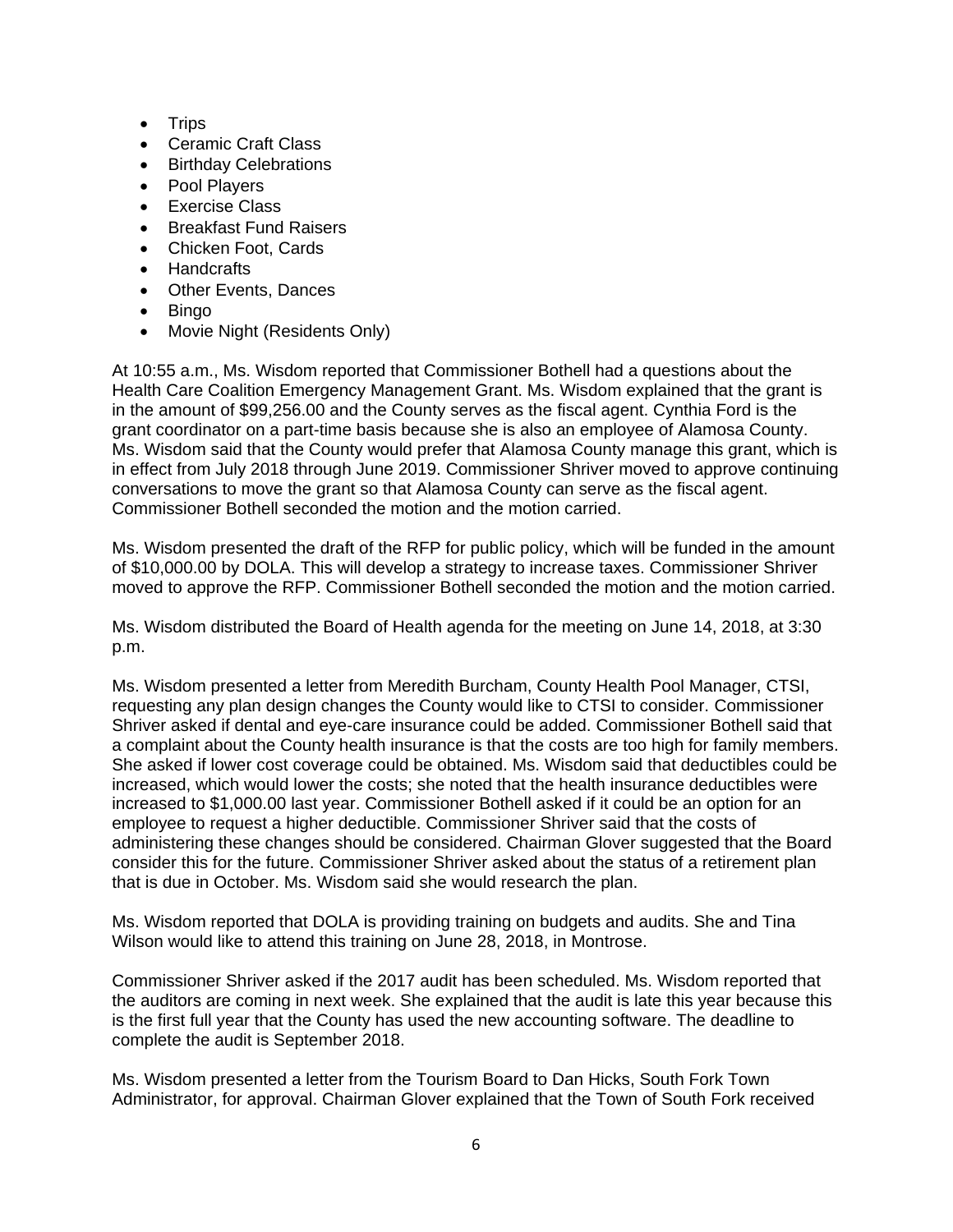the full allocation in the amount of \$20,000.00, as originally applied for in January 2018. The payments are scheduled to be made in \$5,000.00 increments. Commissioner Shriver said the payments need to proceed because advertising needs to be started. She said that according to the Upper Rio Grande Economic Development Council, South Fork's taxes are down because there were no skiers this winter because of lack of snow. Commissioner Bothell asked why the payments were divided into increments. Chairman Glover said the letter will finalize the plan and help the Tourism Board and South Fork move forward. He said there is a plan to add a member to the Tourism Board as an alternate from South Fork. Chairman Glover asked if the Board approves of his attending Tourism Board meetings as a non-voting member, to monitor its activities. He said there are problems to be addressed. Commissioner Shriver asked if acknowledgement from each municipality could be obtained after the allocations are paid. Ms. Wisdom said the letter can request this, noting that the letter also asks that each municipality account for its spending of these funds. Commissioner Bothell asked if it might be an option for the Town of Del Norte and the City of Monte Vista leave their allocations with the Tourism Board. The consensus of the Board was to send funds to each municipality in the following amounts (a total of \$80,000.00, which was changed from \$100,000.00):

Del Norte: \$ 9,294.40 (11.62 percent) Monte Vista: \$19,494.40 (24.37 percent) South Fork: \$51,211.20 (64.01 percent)

The Board discussed some changes occurring in the County Clerk's Office, as well as some succession planning options. Commissioner Bothell stated that two employees have reached the end of their ranges in the step and range salary structure. She said this needs to be discussed and changed. Ms. Wisdom explained that all employees receive cost of living increases. Commissioner Bothell said that experience should be compensated. Commissioner Shriver suggested that changing job descriptions, if warranted, might help with this problem. Ms. Wisdom said that the new minimum wage law changes the steps in the structure, and noted that this will make next year's budget a challenge. Commissioner Shriver said that training should be encouraged so that skill sets can be increased. Ms. Wisdom said that most departments do not have funds budgeted for training. She said that department heads attend conferences, but staffs do not. Chairman Glover asked what training is available through CTSI. Commissioner Shriver noted that webinars are useful; each one can be tracked and noted at an employee's review.

At 11:25 a.m., Cindy Hill, County Clerk and Recorder, was present. Pursuant to C.R.S. 24-6- 402(4)(f) Commissioner Bothell moved to go into executive session for personnel reasons. Commissioner Shriver seconded the motion and the motion carried.

At 11:52 a.m., Commissioner Shriver moved to come out of executive session. Commissioner Bothell seconded the motion and the motion carried.

Commissioner Bothell moved to approve the restructuring of the County Clerk and Recorder's Office. Commissioner Shriver seconded the motion and the motion carried.

Ms. Hill requested approval to close the Clerk's office on June 26, 2018, for everything except the primary election. She also requested to close the office on November 6, 2018, for everything except the general election. Commissioner Shriver moved to approve the two office closings. Commissioner Bothell seconded the motion and the motion carried. Ms. Hill and the Board discussed how the Clerk's Office will manage unaffiliated votes.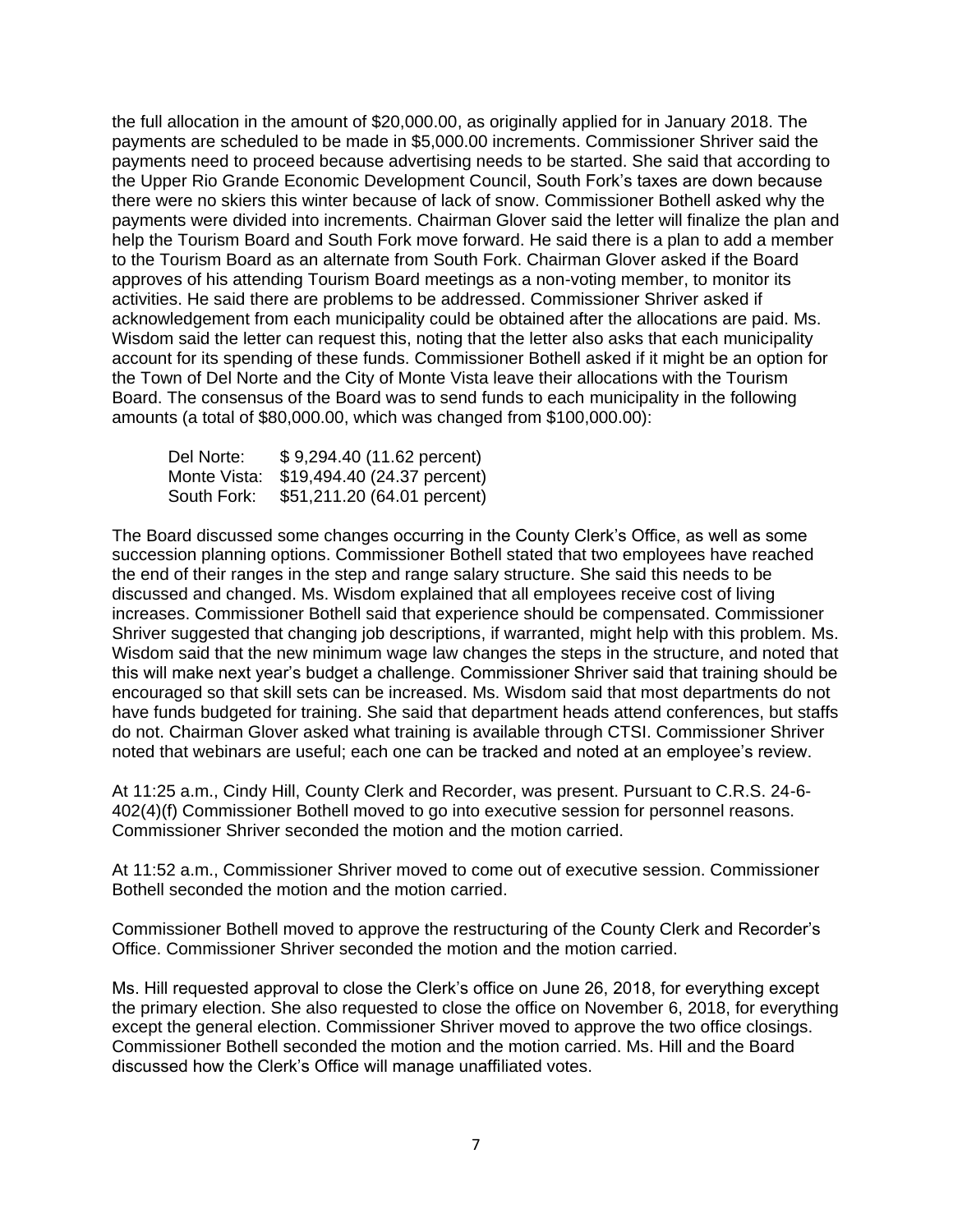Ms. Hill reported that July 5, 2018, will be the last day that voters can cure their signatures on the ballot envelopes, and also the last day the Clerk's Office can receive overseas and military ballots. At noon on Friday, July 6, 2018, the Secretary of State determines audits. If the process does not go smoothly, Ms. Hill said her staff will work on July 7 and July 8, 2018. She said that motor vehicle training begins on July 9, 2018, and there will not be anyone available to run the office. She suggested that the Clerk's Office be closed for the week so that the entire staff can be trained at the same time. However, after discussion with the Board, she said she will look into hiring a temporary employee for the two week period of training. If the temporary employee works well, Ms. Hill said that the office may only have to close on July 9, 2018. Commissioner Bothell moved to approve closing the office on July 9, 2018, to complete elections. Commissioner Shriver seconded the motion and the motion carried.

At 12:21 p.m., the meeting recessed.

At 1:34 p.m., the meeting resumed. The Commissioners presented their updates.

Commissioner Shriver referenced the events at Tri-County Senior Citizens, as presented by Ms. Baumfalk earlier in the meeting. Commissioner Shriver also said she attended Development Resources Group and Upper Rio Grande Economic Council meetings.

Chairman Glover reported that the recent CCI conference (June 4 through 6, 2018) was good. He attended a public lands session and a session with CDPHE regarding landfills. He said that regional landfills need to work together, and noted that medium and large landfills have to meet the same criteria for State certification.

Chairman Glover attended a seminar regarding boards of equalization. He said there are few county boards of equalization that are set up, which leaves taxation decisions up to boards of county commissioners. This class provided direction regarding valuations, tax schedules, etc. Commissioner Shriver asked for a copy of the Power Point presentation so the Board may review it.

Chairman Glover reported that he is now a member of the steering committees for the landfill, public lands, and tourism. He also reported that the seven sessions he attended on Tuesday, June 5, 2018, were good, and he was able to meet with Christy Doon and now has a better understanding of DOLA. However, he was disappointed with the session that discussed the opioid crisis. He said there was nothing discussed about how to stop it.

Commissioner Bothell reported attending a hazard mitigation session at the CCI conference. The session included information about developing a disaster financial emergency plan. She reported that it can take 10 years to recover after a disaster. She explained that if there is a debris management plan, the Federal Emergency Management Agency will pay 90 percent of the clean-up costs. Without such a plan, FEMA will only pay for 75 percent of the clean-up costs. Along with this plan, Commissioner Bothell said a purchasing policy must be in place in order to be reimbursed. She recommended that it be determined if the County has a disaster financial emergency plan. She also stated that during an emergency, time cards must be tracked. Ms. Wisdom recommended that this be discussed with Emergency Manager Chris Ortiz. Commissioner Bothell said that federal guidelines have to be followed. She stated that she has reviewed the County purchasing policy and it is very simple.

Commissioner Bothell also attended a session regarding advanced budgeting, which used Teller County as an example. When Teller County drafts its budget, it begins with a baseline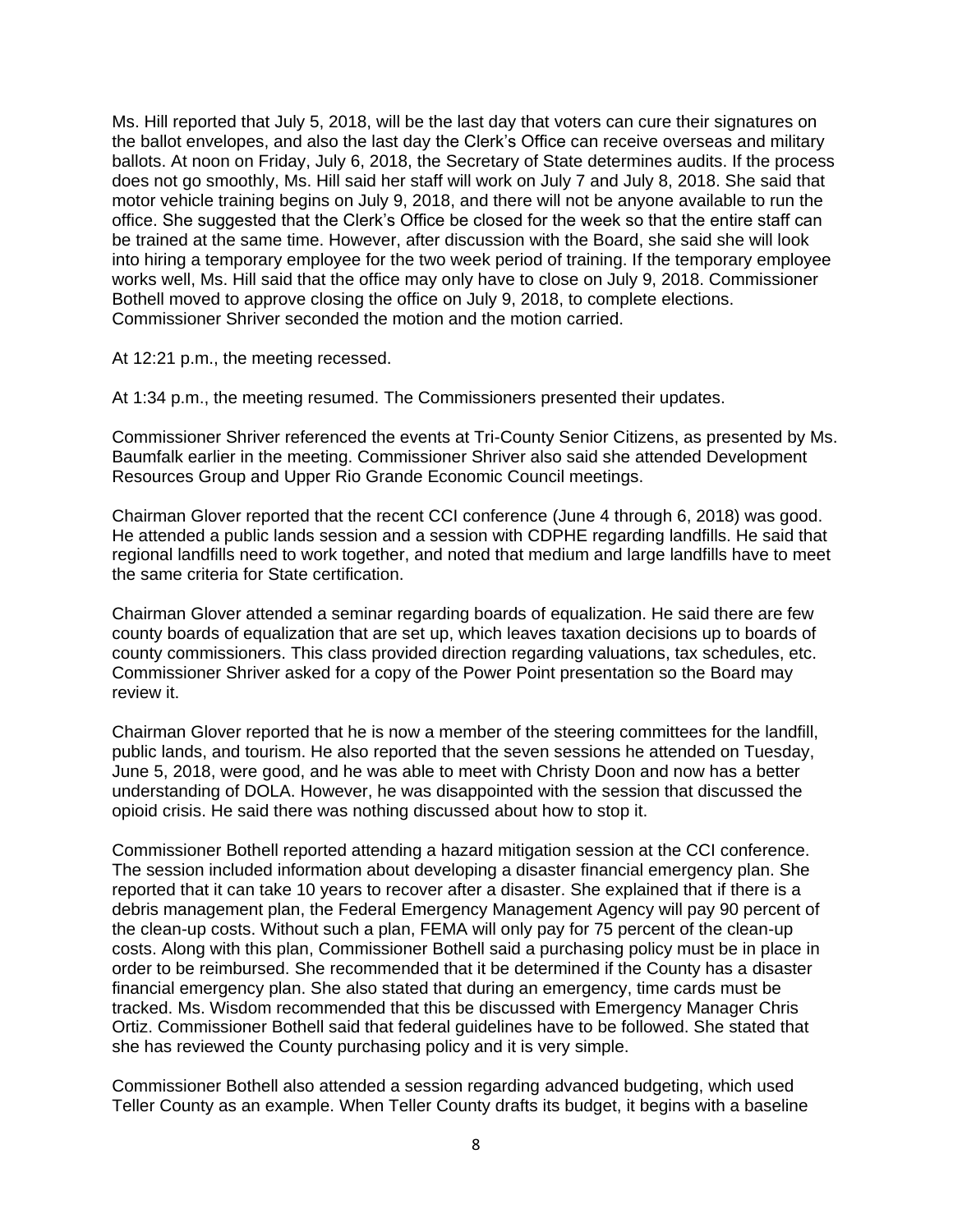that does not include labor and one-time purchases. Then line items are added as needed. Budget sessions are held with managers, and each department's budget has to be defended. Commissioner Bothell explained that Teller County also uses a procedure called "scooping." When an employee resigns mid-year, a gap of six weeks is left before the position is filled. The wages that are not spent during this time are used elsewhere in the budget. Vehicles in Teller County are owned by the county fleet and are rented by each department. This includes all Road and Bridge and Sheriff Department vehicles. The fleet maintains the vehicles.

Commissioner Bothell met a company that will analyze the work of utility providers hired by a county. If a provider claims that it can save the county a certain percent of costs, the company can audit the provider according to State regulations. If it is found that the provider has not saved the claimed amount of savings, it has to pay the difference.

Commissioner Bothell reported that employee retreats were discussed at the recent URGED meeting and said she thought it would be a good idea for Commissioners.

At 1:55 p.m., Dan Hicks, Town Manager, and Rodney Reed, Mayor, Town of South Fork, were present. The signed letter regarding the Tourism Board distribution of lodging tax funds to County municipalities was presented. Chairman Glover asked if Mr. Hicks or Mr. Reed had a response.

The division of the funds was discussed, and Mr. Reed said it is fair to all municipalities and is a good faith gesture. Mr. Reed asked how devoted the Tourism Board is to the five principles outlined in the letter. Chairman Glover stated that he will attend Tourism Board meetings as a non-voting member so that he can monitor its activities. He said that communication will improve 100 percent and that he wants everyone to understand. Chairman Glover said that the Tourism Board's bylaws will be rewritten in the future. He said that each municipality will have three members on the Tourism Board and it is the responsibility of each municipality to appoint members.

Chairman Glover explained that this distribution of funds is a one-time offer and will not happen every year. He said that funds will be distributed as they are supposed to be distributed from now on. He said the Tourism Board needs to be accountable and the municipalities need to be accountable. Mr. Reed agreed that mutual accountability is needed. Chairman Glover stated that the BOCC will not run the Tourism Board; it will help get it back to where it is supposed to be. He said that everything will be in place by the end of the year.

Mr. Reed said that the problems cannot be fixed quickly, and he expressed appreciation for the Board's assistance. He said he is anxious to know how the process will be remedied. Chairman Glover stated that he would like to attend Town of South Fork council meetings.

Mr. Hicks stated that the letter is missing a reference to the State statute that requires that lodging tax funds be returned to the municipality from where they were generated. He said that an integrated process is needed for this, and asked if this should be added to the five principles listed in the letter. Chairman Glover stated that the County portion of lodging taxes generated by zip code 81154 needs to be retained by the County. Mr. Hicks stated that South Fork needs to be able to plan for its budget cycle. Chairman Glover stated that new Tourism Board members need to understand the process. Commissioner Shriver asked if there is a more transparent way to provide accountability. Ms. Wisdom said that the financial statements can be revised. Mr. Hicks noted that expenses are not cyclical while income is cyclical. Commissioner Bothell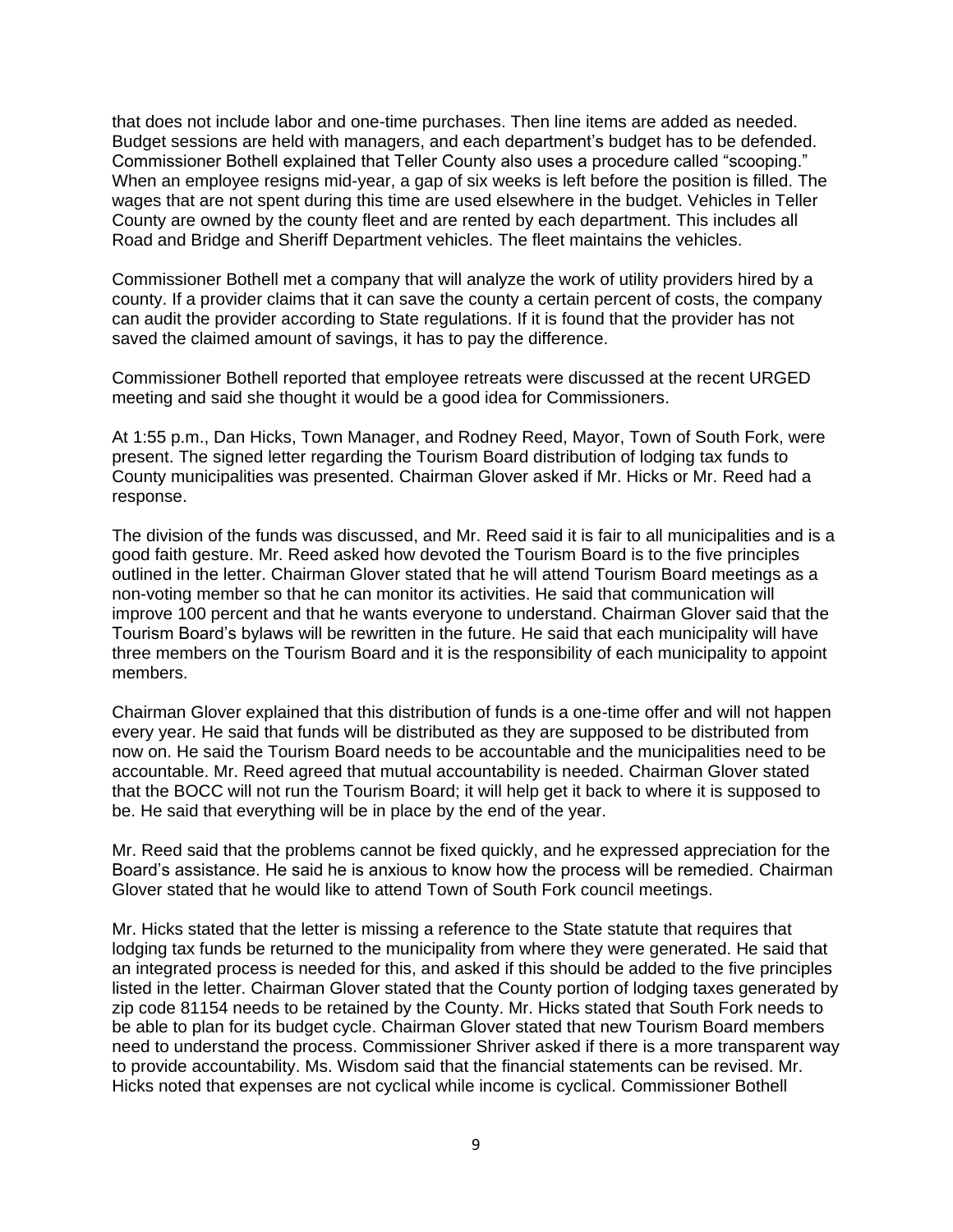suggested that budgets be based on the prior year. Chairman Glover stated that accountability for the funds is the most important part of the arrangement.

Mr. Reed asked if the third South Fork board member, Matt Entz, has been approved. Chairman Glover said Mr. Entz has not been approved yet, but now that the funds have been distributed, the appointment can be discussed as a board member or an alternate. Mr. Reed stated that he would like an alternate board member for the summer. Commissioner Shriver asked if Mr. Entz would work from Monte Vista. Mr. Reed stated that Mr. Entz would work in the South Fork office.

Mr. Hicks requested a monthly income statement from the Tourism Board. Ms. Wisdom explained that each department receives a monthly statement, but said she does not know what happens to those statements after they are distributed. Mr. Hicks stated that the financial statements are not always reflected in the Tourism Board minutes. Chairman Glover stated that strong guidance is needed in order to break old habits, and Commissioner Shriver stated that this has not been requested before. Mr. Hicks stated that this may be a matter of experience and noted that leadership is important. Mr. Hicks asked if a budget or grant request will be needed in order to receive lodging tax distributions. Chairman Glover said that a request will not be needed; an accounting of the use of the funds is all that will be required.

Chairman Glover stated that there will not be a fireworks display in South Fork on the Fourth of July. Mr. Hicks said that South Fork Fire Chief Tyler Off made a presentation at a recent council meeting to make the case for no fireworks. He said that the council agreed to support this, unless things change dramatically.

Commissioner Bothell asked where the Tourism Board minutes are kept. Ms. Wisdom said that some are in the County offices, and stated that she is not certain where other minutes are kept. Chairman Glover said that all minutes will be brought back to the County office. Ms. Wisdom said she will set up a book where they can be stored and kept in one place.

\_\_\_\_\_\_\_\_\_\_\_\_\_\_\_\_\_\_\_\_\_\_\_\_\_\_\_\_\_\_\_\_\_\_\_\_\_\_\_\_\_\_\_\_\_\_\_\_\_\_\_\_\_\_\_\_\_\_\_\_\_\_\_\_\_\_\_\_\_\_\_\_\_\_\_\_

At 2:23 p.m., Commissioner Shriver moved to adjourn the meeting. Commissioner Bothell seconded the motion and the motion carried. The meeting was adjourned.

Attest:

Gene Glover, Chairman Mona Syring Chairman of the Board Clerk of the Board

COUNTY COMMISSIONERS' PROCEEDINGS

State of Colorado (a) ss County of Rio Grande )

The Board of Rio Grande County Commissioners met in regular session on Wednesday, June 27, 2018. Members present were Chairman Gene Glover, Commissioner Suzanne Bothell, Commissioner Karla Shriver, County Administrator Roni Wisdom, and Clerk of the Board Mona Syring.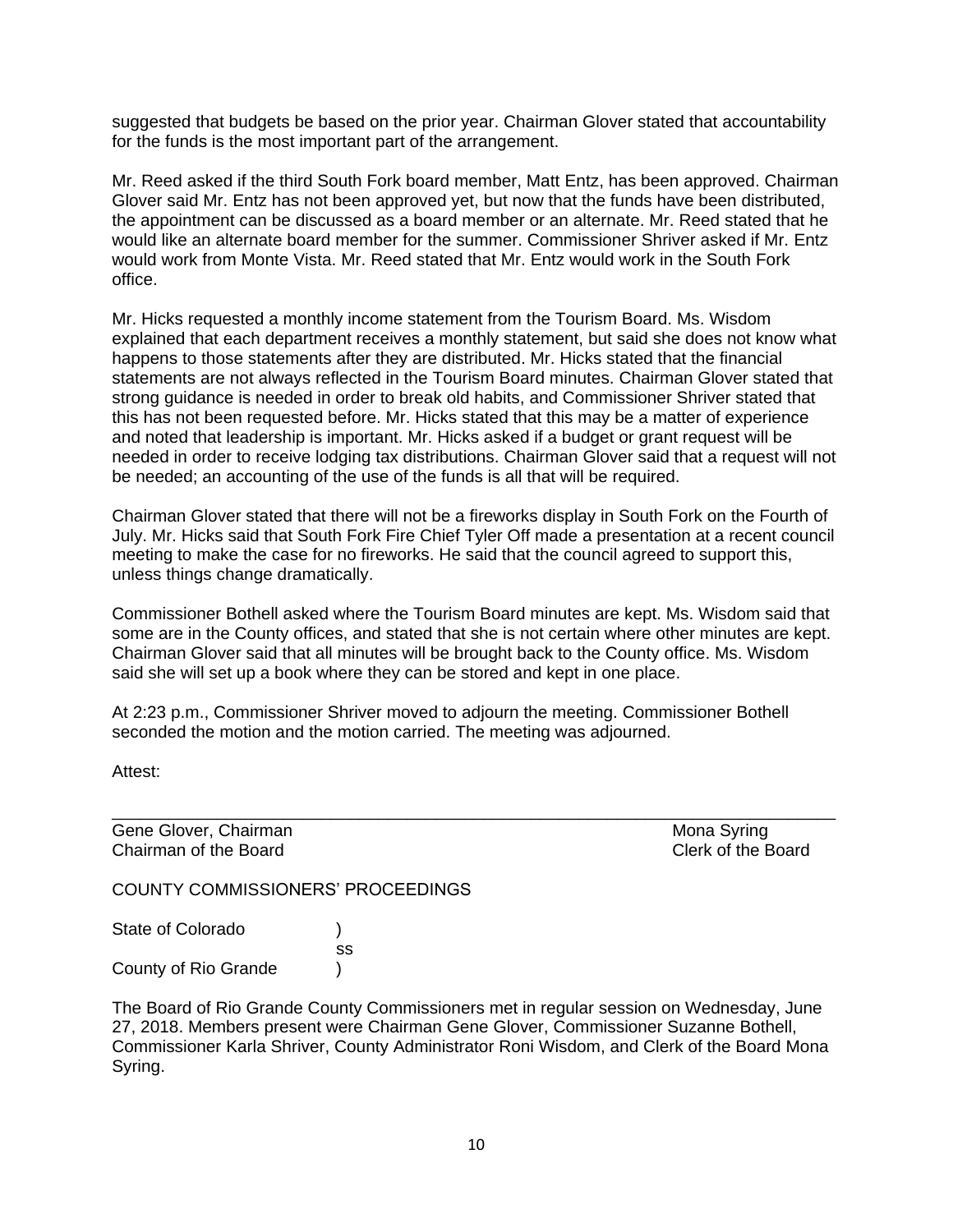At 9:00 a.m., Chairman Glover called the Board meeting to order. Commissioner Shriver gave the opening prayer. The Pledge of Allegiance was said.

Commissioner Bothell moved to approve the agenda as presented. Commissioner Shriver seconded the motion and the motion carried.

Chairman Glover asked if there were any public comments and there were none.

Commissioner Shriver moved to approve the June 13, 2018, minutes with changes. Commissioner Bothell seconded the motion and the motion carried.

The consent agenda, which included the June 2018 end-of-the-month vouchers, the June 2018 payroll, and a petition for a tax abatement was presented. Commissioner Bothell moved to approve the consent agenda. Commissioner Shriver seconded the motion and the motion carried. The vouchers were signed. The tax abatement petition for the Kraft Family Trust, in the amount of \$840.54, for property located at Fr NE4 Sec 33-40-6 Beg @, was signed. The original 2017 tax amount was \$1,118.14.

| <b>VENDOR</b>                           | <b>SERVICE</b>                                                        | <b>AMOUNT</b>          |
|-----------------------------------------|-----------------------------------------------------------------------|------------------------|
| Allied General Agency Co.               | Customer# 2762801                                                     | \$5,227.25             |
| Alta Fuels, LLC                         | Inv Cont - 188381, 187641/Acct# 1935                                  | \$4,591.58             |
| Alta Fuels, LLC                         | Inv Cont - 188381, 187641/Acct# 1935                                  | \$12,760.46            |
| Alycia DuPont                           | Participated in Prevention Activities                                 | \$100.00               |
| Antonio Martinez                        | Monthly Pay                                                           | \$313.52               |
| Brown's Septic Svc Inc.                 | <b>Rental Portable Restroom</b>                                       | \$99.00                |
| Carlee Leroux                           | Participated in Prevention Activities                                 | \$100.00               |
| <b>CDHS Central Accounting</b>          | <b>CDHS</b>                                                           | \$14.00                |
| Central States Hose, Inc.               | <b>Acct Riogracord</b>                                                | \$110.34               |
| CenturyLink                             | 7196573325233B                                                        | \$58.73                |
| Chaffee Cnty Public Hith                | <b>EPSDT Contract Billing for May</b>                                 | \$1,445.00             |
| Chaffee Cnty Public Hith                | <b>EPSDT Contract Billing</b>                                         | \$1,445.00             |
| Co Dept. of Pub Hith & Env              | Customer# 8460008000                                                  | \$21.52                |
| Co. Bureau of Investigation             | Acct Co0530Ccw                                                        | \$105.00               |
| Colorado Depart. of Revenue             | Sales Tax for Month of May                                            | \$174.00               |
| <b>Conduent Business Solutions, LLC</b> | <b>Application Hosting</b>                                            | \$2,624.96             |
| <b>Costilla County Public</b>           | <b>EPSDT Contract Billing for May</b>                                 | \$2,140.00             |
| Cynthia Ford                            | Mileage to Meetings                                                   | \$270.00               |
| Cynthia Ford                            | <b>Professional Services</b>                                          | \$1,290.00             |
| Cynthia Ford                            | Mileage to Meetings                                                   | \$345.60               |
| Cynthia Ford                            | Miles to Meetings/Internet/Cell Phone                                 | \$61.65                |
| Cynthia Ford                            | Miles to Meetings/Internet/Cell Phone                                 | \$181.60               |
|                                         | Repairs on Mechanical/Storage Room @ Museum                           |                        |
| David Yoder                             | - New Wall for Tina's Office                                          | \$1,413.00             |
|                                         | Repairs on Mechanical/Storage Room @ Museum                           |                        |
| David Yoder<br>David Yoder              | - New Wall for Tina's Office                                          | \$6,800.00<br>\$650.00 |
|                                         | New Desk with Countertop for Louise At Museum<br>Inv Cont - 118000729 |                        |
| Digitcom Electronics, Inc.<br>(1115)    |                                                                       | \$256.86               |
| <b>District Attorney Office</b>         | 6th Portion of the 2018 Budget                                        | \$19,666.67            |
| DP Ag Services                          | Vanquish/Hidep Herbicide/Vaporgard                                    | \$1,392.45             |

### **June 2018 Mid-Month Vouchers**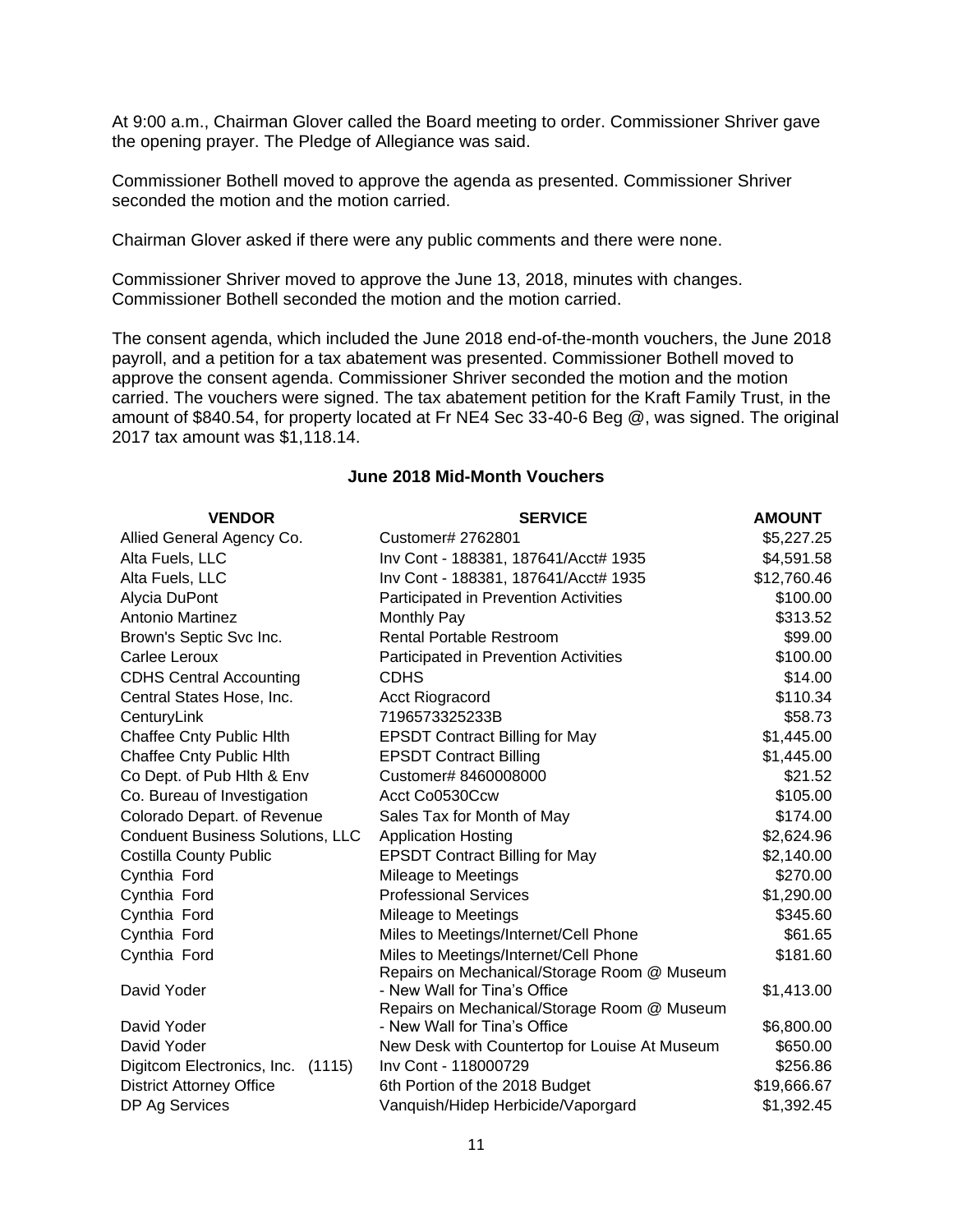| Early Childhood Council           | Healthy Community Services for May 2018                                        | \$1,666.67   |
|-----------------------------------|--------------------------------------------------------------------------------|--------------|
| <b>Element Engineering, LLC</b>   | <b>Wastewater Treatment Plant/REDI Grant</b>                                   | \$887.50     |
| <b>EZ Liner Industries</b>        | Customer # 101402                                                              | \$141,273.80 |
| <b>Fuentes Auto Glass</b>         | Unit# 81/Unit# A22                                                             | \$350.00     |
| Galls, LLC                        | Acct# 3737546                                                                  | \$37.31      |
| Gene Glover                       | Mileage and Meals for CCI Meeting in Keystone                                  | \$180.90     |
| <b>Gene Glover</b>                | Mileage and Meals for CCI Meeting in Keystone                                  | \$161.20     |
| Gina Lujan                        | Participated in Prevention Activities                                          | \$100.00     |
| Glenn's Auto Repair, Inc.         | Oil Change with Amsoil for Diesel                                              | \$414.95     |
| Gobins, Inc.                      | Acct #13756/Cont# 1359-01                                                      | \$31.50      |
| Gobins, Inc.                      | Acct#21611Can                                                                  | \$34.73      |
| Gunbarrel Station, Inc.           | Repairs                                                                        | \$62.00      |
| Gunbarrel Station, Inc.           | Repairs                                                                        | \$235.00     |
| Haynie's Inc.                     | Acct# 7072                                                                     | \$240.14     |
| Haynie's Inc.                     | Acct# 7068                                                                     | \$26.42      |
| Isabela Arellano                  | Participated in Prevention Activities                                          | \$100.00     |
| Jack's Market                     | Inv # Cont - 329248, 326016, 324746                                            | \$65.97      |
| Jade Communications, LLC          | Acct# 2938                                                                     | \$86.91      |
|                                   | Inv Cont - 41040, 51060, 50900, 51048, 50777,                                  |              |
| Ken's Service Center              | 51104, 50934, 50962                                                            | \$798.46     |
|                                   | Inv Cont - 41040, 51060, 50900, 51048, 50777,                                  |              |
| <b>Ken's Service Center</b>       | 51104, 50934, 50962                                                            | \$325.88     |
| Kimberly Vialpando                | May 2018 Pay                                                                   | \$765.64     |
| Kristi Hillis                     | Monthly Pay for May 2018                                                       | \$1,000.00   |
| Lake County Health Dept.          | March 2018/May 2018/June 2018                                                  | \$2,175.00   |
| Lockton Companies, LLC            | Storage Tank (Annual) Liability Insurance                                      | \$826.00     |
| <b>Maddox Collections</b>         | Pre-Employment Drug Screen                                                     | \$30.00      |
| <b>Maddox Collections</b>         | Drug Test                                                                      | \$60.00      |
| Matco Tools                       | Pry bar                                                                        | \$73.95      |
| Max Garcia                        | Participated in Prevention Activities<br>Acct# 2016 Weed/Recycling of Chemical | \$100.00     |
| MDS Waste & Recycle, Inc.         | Containers                                                                     | \$34.00      |
| MDS Waste & Recycle, Inc.         | June                                                                           | \$143.00     |
| Meadow Gold Dairies, Inc.         | Inv Cont - 81000697, 810001035/Acct# 1052229                                   | \$432.02     |
| Monte Vista Cooperative           | Acct# 4545094                                                                  | \$8.59       |
| Monte Vista Cooperative           | Acct# 4545094                                                                  | \$36.41      |
| Monte Vista Cooperative           | Acct# 4545094                                                                  | \$39.00      |
| Monte Vista Cooperative           | Acct# 4545094                                                                  | \$156.00     |
| Monte Vista Cooperative           | Acct# 4532229                                                                  | \$10.00      |
| <b>Moonlight Customs LLC</b>      | <b>Acct RGSO</b>                                                               | \$599.00     |
| Myers Brothers Truck and Tractor, |                                                                                |              |
| Inc.                              | Switch, Wipers, Sensor                                                         | \$378.25     |
| National Association of           | <b>Member Dues</b>                                                             | \$200.00     |
| <b>Outdoor Depot</b>              | 2 5X10 Utility Trailers and 4" Drop 2" Ball Kit                                | \$3,097.90   |
| Pitney Bowes, Inc.                | Account#47385703/Reserve Account                                               | \$5,000.00   |
| Postmaster                        | Box Rent 12 Months                                                             | \$144.00     |
| Precision Hydraulic, Inc.         | Repairs                                                                        | \$801.53     |
| Pro Com, LLC                      | <b>Drug Test</b>                                                               | \$180.00     |
| Pro Com, LLC                      | Pre-Employment Drug Test                                                       | \$37.00      |
| Pro Com, LLC                      | Pre-Employment Drug Test                                                       | \$37.00      |
| <b>Psychological Resources</b>    | Acct RGSO/Psych Test for New Hire                                              | \$270.00     |
|                                   |                                                                                |              |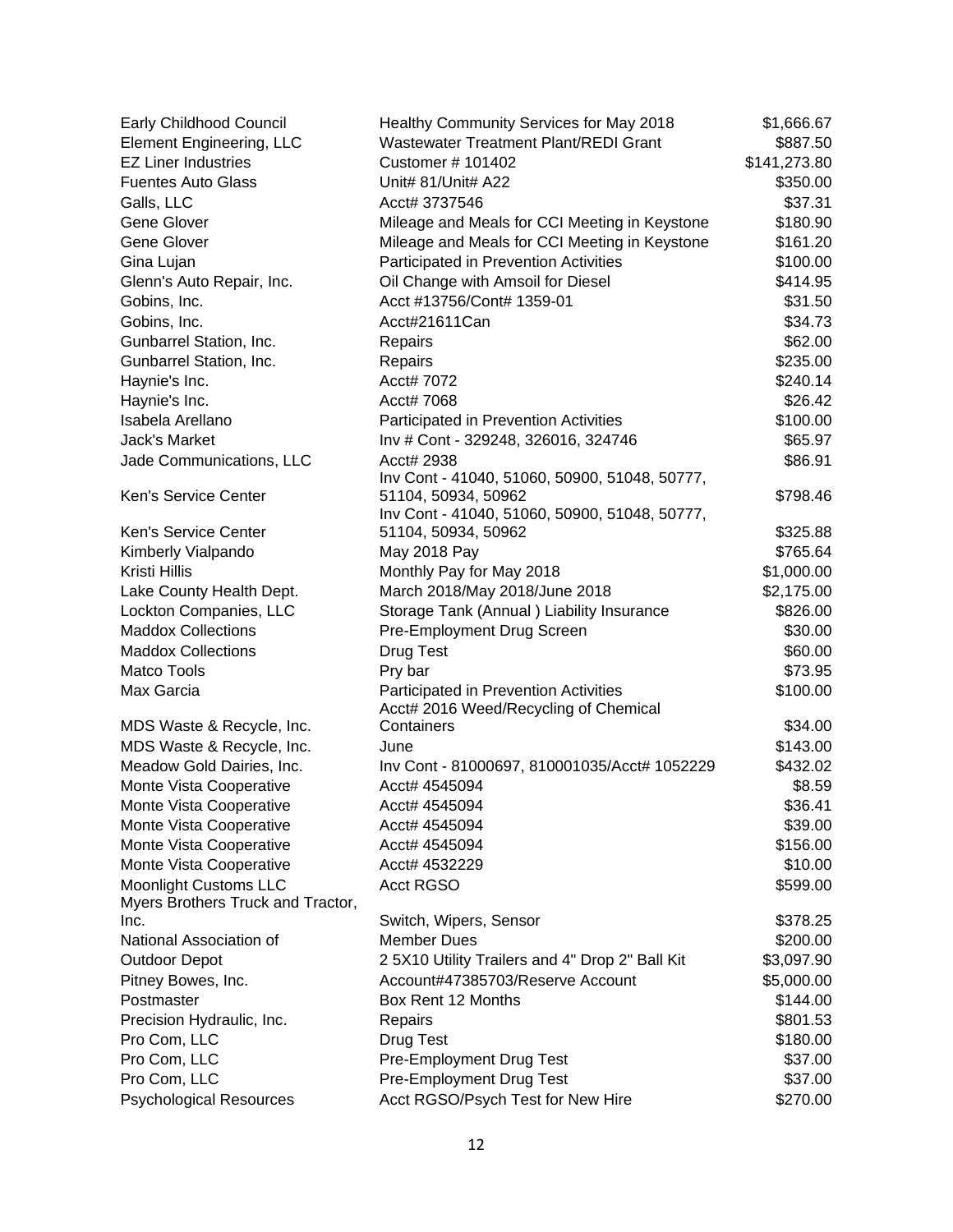| Rio Grande Pharmacy, LLC          | Diphenhydramine                                                                         | \$28.95      |
|-----------------------------------|-----------------------------------------------------------------------------------------|--------------|
| S & S Distribution, Inc.          | Water                                                                                   | \$36.00      |
| S & S Distribution, Inc.          | Water                                                                                   | \$24.40      |
| <b>Shamrock Foods Company</b>     | Inv Cont - 10913371, 10919036,                                                          | \$277.78     |
| <b>Shamrock Foods Company</b>     | Inv Cont - 10913371, 10919036,                                                          | \$3,205.49   |
| SLV Parts, Inc.                   | Acct# 7048                                                                              | \$12.71      |
| SLV Parts, Inc.                   | Oil                                                                                     | \$25.40      |
| South Fork Propane, Ltd. Co.      | Propane                                                                                 | \$339.30     |
|                                   | Inv Cont - 3096460814, 3099100811,                                                      |              |
|                                   | 4054780809, 202770815, 2044320816,                                                      |              |
| <b>Summit Market</b>              | 2057520818/Acct 4000 Sheriff Department                                                 | \$279.79     |
| Suntrust Equipment, Corp          | Customer# 405344/Contract #443-4008845-001                                              | \$9,138.78   |
| Suntrust Equipment, Corp          | Customer# 405344/Contract #443-4008845-001<br>Acct 3774833/12 Month of Service @ \$32 A | \$1,408.22   |
| <b>Terminix Processing Ctr</b>    | Month                                                                                   | \$384.00     |
| Timekeeping Systems, Inc.         | Acct Rio005                                                                             | \$173.98     |
| <b>Toni Steffens-Steward</b>      | Consulting                                                                              | \$4,480.00   |
| <b>Total Office Solutions</b>     | <b>Calculator/Binders</b>                                                               | \$76.37      |
| <b>Total Office Solutions</b>     | <b>Cleaner for Screens</b>                                                              | \$11.99      |
| <b>Total Office Solutions</b>     | Acct# 13756                                                                             | \$98.01      |
| Town of Del Norte                 | <b>Helping Out Our Community</b>                                                        | \$2,000.00   |
| Town of Del Norte                 | #'s - 1512/1892/1822/1538                                                               | \$203.25     |
| Town of Del Norte                 | #'s - 1512/1892/1822/1538                                                               | \$89.93      |
| Town of Del Norte                 | #'s - 1512/1892/1822/1538                                                               | \$249.06     |
| <b>Tri County Senior Citizens</b> | 2018 Award                                                                              | \$1,500.00   |
| <b>Valley Courier</b>             | Renewal for 1 Year                                                                      | \$115.00     |
| <b>Valley Publishing</b>          | Acct RGSO/Ad for Nurse                                                                  | \$48.00      |
| <b>Valley Publishing</b>          | Legal #4219 Fire Resolution                                                             | \$320.00     |
| Valuewest, Inc.                   | <b>Commercial Reappraisal Pymt</b>                                                      | \$3,000.00   |
| Varidesk, LLC                     | <b>Cube Corner Sit to Stand Desk</b>                                                    | \$495.00     |
| <b>Verizon Wireless</b>           | Acct# 842020320-00001                                                                   | \$499.98     |
| Victim Assistance Fund            | Victim Assistance Fund                                                                  | \$14.00      |
| <b>Wagner Equipment</b>           | Heavy Duty Stone Crusher                                                                | \$120,942.00 |
|                                   | Inv Cont - Po3R0145421, So3W0839756,                                                    |              |
| <b>Wagner Equipment</b>           | So3W0839433/Acct# 74470                                                                 | \$1,085.00   |
|                                   | Inv Cont - Po3R0145421, So3W0839756,                                                    |              |
| <b>Wagner Equipment</b>           | So3W0839433/Acct# 74470                                                                 | \$454.25     |
| Waste Management                  | Acct# 05925-74006                                                                       | \$234.06     |
| <b>Waxie Sanitary Supply</b>      | Customer# 32319-1                                                                       | \$67.50      |
| Wex Bank                          | Acct# 0406-00-819102-5                                                                  | \$620.61     |
| <b>WSB Computer Services</b>      | Computer/Telephone<br>Surface Pro Tablet, Case for Tablet, Microsoft                    | \$1,418.00   |
| <b>WSB Computer Services</b>      | Programs                                                                                | \$1,177.00   |
| <b>Xcel Energy</b>                | Acct# 53-1143312-0                                                                      | \$738.39     |
| <b>Xcel Energy</b>                | Acct# 53-1143312-0                                                                      | \$499.99     |
| <b>Xcel Energy</b>                | Acct# 53-1143312-0                                                                      | \$183.74     |
| <b>Xcel Energy</b>                | Acct# 53-1084871-0                                                                      | \$1,387.49   |
| <b>Xcel Energy</b>                | Acct# 53-1084871-0                                                                      | \$188.54     |
| <b>Xcel Energy</b>                | Acct# 53-1084871-0                                                                      | \$167.55     |
| <b>Xcel Energy</b>                | Acct# 53-1084871-0                                                                      | \$100.50     |
| <b>Xcel Energy</b>                | Acct# 53-1084871-0                                                                      | \$231.26     |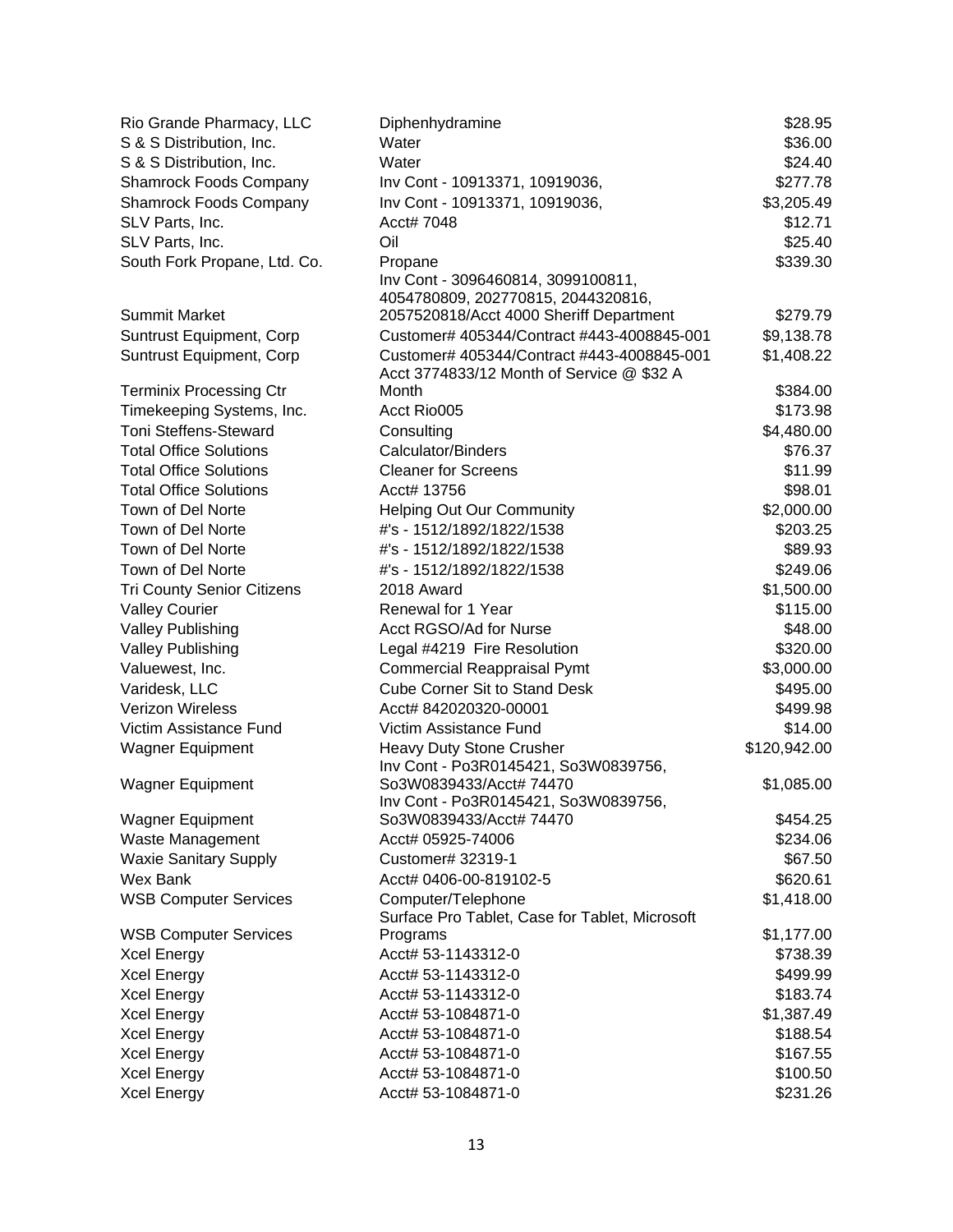# **June 2018 End-of-the-Month Vouchers**

| <b>VENDOR</b>                               | <b>SERVICE</b>                                                | <b>AMOUNT</b> |
|---------------------------------------------|---------------------------------------------------------------|---------------|
| <b>Agency Tourism Marketing</b>             | Leads Processing/Rebuild Visitor Guide                        | \$850.00      |
| Airgas USA, LLC                             | <b>Welding Supplies</b>                                       | \$226.47      |
| AJ Signs & Designs                          | Multi-Color Banner                                            | \$600.00      |
| Alamosa Co Nursing Svc                      | Pack N Plays                                                  | \$173.00      |
| Alamosa Co Nursing Svc                      | Tob Sub Contract Payment April and May 2018                   | \$5,804.43    |
| Alamosa County                              | SHSG 2016 M&A 4356                                            | \$315.00      |
| Alta Fuels, LLC                             | Inv Cont - 190553/Acct# 1935                                  | \$2,107.62    |
| Angie Medina, RN, MSN                       | <b>Acct RGSO Qmap Class</b>                                   | \$180.00      |
| <b>Barn Owl Drone Services</b>              | <b>Travel/Pilot Project Labor</b>                             | \$576.00      |
| <b>Bear Creek Subdivision</b>               | Over Paid                                                     | \$100.00      |
| Business Solutions Leasing, Inc.            | Copy Lease                                                    | \$60.10       |
| Central States Hose, Inc.                   | <b>Stainless Steel Hose</b>                                   | \$876.26      |
| CenturyLink                                 | 7196570646508 May Bill                                        | \$159.94      |
| CenturyLink                                 | 7196573454758                                                 | \$59.46       |
| CenturyLink                                 | 7198735588534                                                 | \$52.43       |
| <b>Charles Stillings</b>                    | Board Miles and Meeting                                       | \$65.75       |
| Ciello Powered by SLVREC                    | Acct# 7000703800 Internet & Phone                             | \$97.19       |
| Ciello Powered by SLVREC                    | Acct# 7000751300 Phones                                       | \$565.12      |
| Ciello Powered by SLVREC                    | Acct# 7000758500 Internet                                     | \$97.75       |
| Ciello Powered by SLVREC                    | Acct# 7000751200 Phones and Internet                          | \$525.63      |
| Ciello Powered by SLVREC                    | Acct# 7000708800 Internet                                     | \$59.95       |
| Ciello Powered by SLVREC                    | Acct# 7000860100/Acct# 7000860000 \$-60.01                    | \$58.74       |
|                                             | Kids Connection - Reimbursement for                           |               |
| City of Monte Vista                         | Mileage/Blue Prints Conference                                | \$289.61      |
| City of Monte Vista                         | 2018 Tourism Payment From Fund Balance                        | \$19,494.40   |
| City of Monte Vista                         | My Neighborhood Watch                                         | \$300.00      |
| Co Dept. of Labor & Employ                  | <b>Boiler Inspections</b>                                     | \$390.00      |
| Colorado Public Health                      |                                                               |               |
| Association                                 | 2018 PHIR Conference Reg/Paul Wertz                           | \$339.00      |
| Colorado Public Health                      |                                                               |               |
| Association                                 | 2018 PHIR Conference Reg/Nancy Molina                         | \$339.00      |
| <b>Computer Information Concepts,</b>       |                                                               |               |
| Inc.                                        | <b>Contract Lease Payment</b>                                 | \$21,825.08   |
| <b>Conduent Business Solutions,</b>         | Land Records Management System for March                      |               |
| IIC.<br><b>Conduent Business Solutions,</b> | and April                                                     | \$2,656.80    |
| LLC                                         | <b>Track Search</b>                                           | \$25.00       |
| <b>Conejos County Nursing</b>               | April 2018                                                    | \$4,021.83    |
| <b>Conejos County Nursing</b>               | Tob                                                           | \$2,947.53    |
| <b>Costilla County Public</b>               | EPSDT Contract Billing for March and June 2018                | \$4,280.00    |
| <b>Costilla County Public</b>               | Tob Sub Contract Payment May 2018/Stepp                       | \$1,949.39    |
| <b>Costilla County Public</b>               | EPSDT Contract Billing for July 2017                          | \$2,140.00    |
|                                             |                                                               |               |
| Cribs for Kids                              | Cribs for Kids/Sleep Sack, Pacifiers, Sheets,<br>Door Hangers | \$1,798.97    |
| <b>CTSI</b>                                 | Volunteer Ins for 2018/Museum/Jail Trustees                   | \$110.20      |
|                                             |                                                               |               |
| Cynthia Ford                                | Mileage for Meetings                                          | \$211.95      |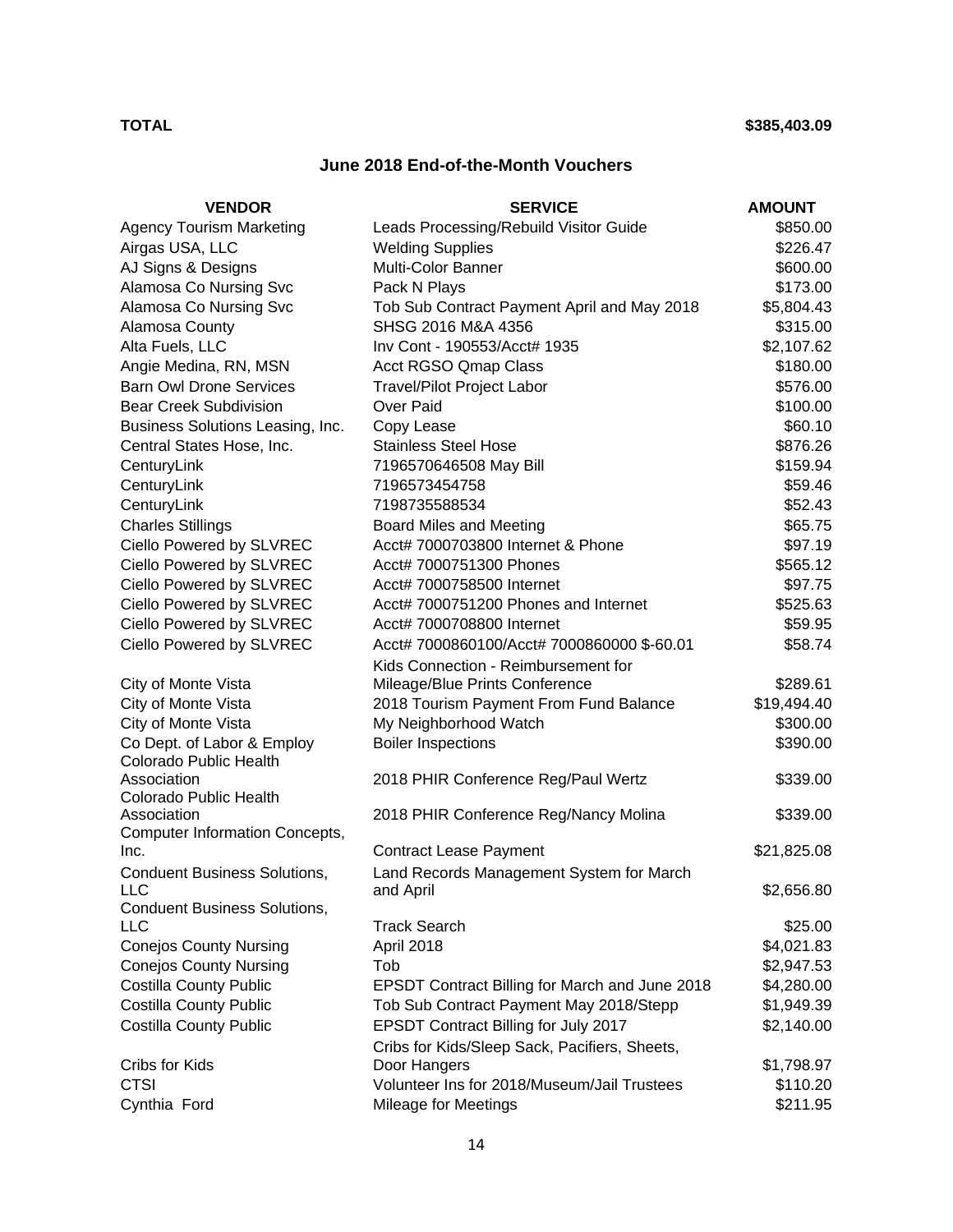| Cynthia Ford                    | <b>Professional Service Contract</b>        | \$1,770.00  |
|---------------------------------|---------------------------------------------|-------------|
| Dave Scheel                     | <b>Coroner Equipment Reimbursement</b>      | \$10.46     |
| David J Moreland and Linda S    | Purchase of Lots 3&4, Block 33/Town of DN   |             |
| Moreland                        | 1055 6th St                                 | \$24,486.45 |
| Dianne Koshak                   | <b>Miles to Meetings</b>                    | \$372.58    |
| Direct TV                       | Acct# 045235405                             | \$178.98    |
| <b>Dixie Diltz</b>              | Meeting Miles and Blight Miles              | \$63.00     |
| DP Ag Services                  | Range Star Herbicide, Vaporgard, Plateau    | \$1,143.64  |
| Dwight Freeman                  | Board Miles and Meeting                     | \$63.50     |
| Early Childhood Council         | Healthy Community Services for June 2018    | \$1,666.67  |
| <b>Edifice Creative, LLC</b>    | <b>Tourism Engine Email Delivery</b>        | \$41.29     |
|                                 | Online Content Ads/Online Social Media      |             |
| Elevation Outdoors, LLC         | Promotion                                   | \$616.00    |
| Elevation Outdoors, LLC         | Online E Newsletter/1/2 Page Ad In Magazine | \$1,088.00  |
| Elevator Safety Services, LLC   | Annual Inspection                           | \$175.00    |
| <b>Emily Brown</b>              | Miles to Meetings                           | \$432.10    |
| <b>Everett Myers</b>            | <b>Board Meeting and Miles</b>              | \$65.30     |
| Faiz Jaspar Abu-Jaber           | <b>SLVPHP Community Health</b>              | \$1,200.00  |
| <b>First Bankcard</b>           | 1595/SHSG 2016 Proj1 L1 L2 L3 M&A           | \$10,736.01 |
| Force America Dist.             | Gear/Idler/Seal Kit                         | \$334.78    |
| Glenn's Auto Repair, Inc.       | Acct RGSO/Ford Explorer/F250                | \$2,217.49  |
| Gobins, Inc.                    | Acct 21609                                  | \$34.40     |
| Gobins, Inc.                    | Acct 1376 Maintenance and Copies            | \$57.22     |
| Gobins, Inc.                    | Maintenance                                 | \$34.73     |
| <b>Grainger Parts</b>           | <b>Water Cooler</b>                         | \$708.12    |
| Grover Hathorn                  | Board Meeting and Miles                     | \$63.50     |
| Haynie's Inc.                   | Acct# 7066                                  | \$831.40    |
| <b>Higher Ground Consulting</b> | <b>Jiog Board Retreat</b>                   | \$300.00    |
| Ida Salazar                     | Miles to Meeting                            | \$236.70    |
| Industrial & Farm Supply        | Hose Cover Wrap/Ball Bearing                | \$19.40     |
| Interstate Energy, Inc.         | <b>Used Oil Furnace</b>                     | \$5,814.00  |
| Jack's Market                   | Bleach - Oven Cleaner - SOS - Lemon Pads    | \$24.49     |
| Jay Sarason                     | Repairs on 2006 Tractor for Airport         | \$500.97    |
| Jean Borrego                    | SHSG 2016 Proj1 L2                          | \$393.75    |
| Jean Borrego                    | SHSG 2016 Verizon                           | \$130.40    |
| Jean Borrego                    | <b>Coordinator Salary</b>                   | \$5,000.00  |
| Jean Borrego                    | SHSG 2016 Proj1 L3 Supplies and Materials   | \$240.05    |
| <b>KASY</b>                     | Summer Fun TV Ads Alb                       | \$220.38    |
| KDVR-TV                         | Fox 31 Denver TV Ads                        | \$3,750.00  |
| KDVR-TV                         | TV Spots Fox 31 Denver                      | \$1,850.00  |
| Kimberly Bryant                 | Monthly Pay May 2018/Sim                    | \$1,782.00  |
| KRQE.Com                        | Digital Ads Channel 12 Abq                  | \$385.71    |
| <b>KWBQ</b>                     | Summer Fun TV Ads Promo Cw Abq              | \$294.01    |
| <b>KWGN-TV</b>                  | TV Ads Cw2 Denver                           | \$4,375.00  |
| KWGN-TV                         | TV Ads Cw2 Denver                           | \$1,650.00  |
|                                 | 2018 Web Search Storage and Access Fee      |             |
| Leds, LLC                       | January/February/March                      | \$1,716.00  |
| Lenco West, Inc.                | Hoses and Bushings                          | \$54.56     |
| Leroy A Romero                  | Monthly Cleaning Office                     | \$150.00    |
| <b>Maddox Collections</b>       | Pre-Employment Drug Test                    | \$60.00     |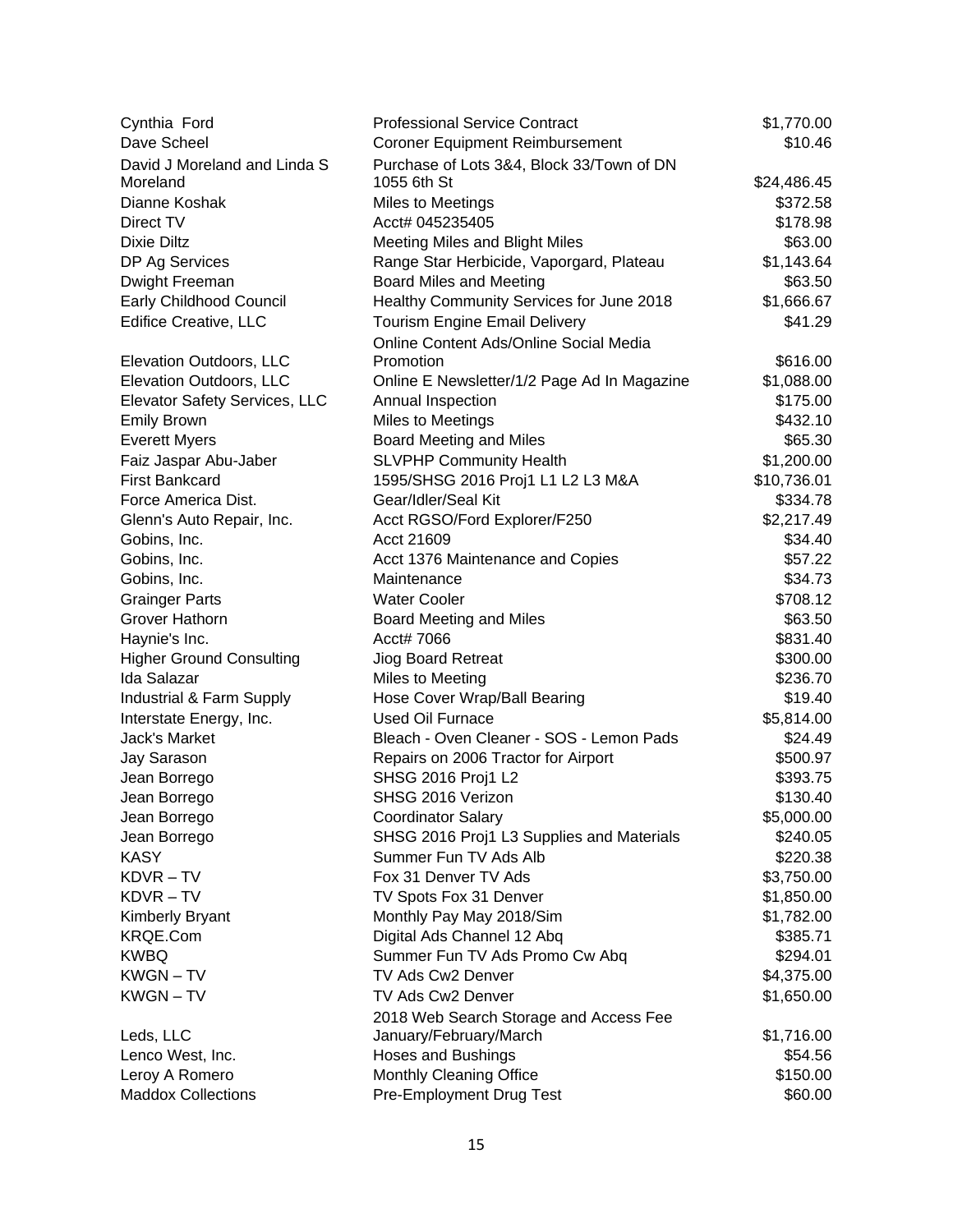| <b>Maddox Collections</b>                               | <b>Acct RGSO</b>                               | \$30.00    |
|---------------------------------------------------------|------------------------------------------------|------------|
|                                                         | Sote; Pcl Security/Seo Optimization/3 Month    |            |
| Master Print & Web Design, Inc.                         | Domain Rental                                  | \$169.00   |
| Master Print & Web Design, Inc.                         | Inv Cont - 15186, 15187, 15147                 | \$3,119.78 |
| Master Print & Web Design, Inc.                         | Backpack/Notebook with Pen                     | \$1,882.50 |
| Mayah Dominguez                                         | Miles to Meetings                              | \$13.50    |
| Megan Wilson                                            | Meal - Spring Conference/Cripple Creek         | \$14.62    |
| Michelle Montoya                                        | Mileage- Drives Training/Denver                | \$243.90   |
| Mobile Record Shredders, LLC                            | Shredding                                      | \$65.00    |
| Mona Syring                                             | Clerk to the Board 4/1-4/26/18; 4/28-5/30/18   | \$1,201.40 |
|                                                         | Inv Cont - 3376 12154 12443 13454 13503        |            |
|                                                         | 13586 11427 12999 12403 3285 12060             |            |
| Monte Vista Cooperative                                 | 13545/Acct# 4531231                            | \$557.94   |
| Monte Vista Machine Tool                                | <b>Bend Material</b>                           | \$20.00    |
| Myers Brothers Truck and                                |                                                |            |
| Tractor, Inc.                                           | Unit 84/A51                                    | \$148.70   |
| Myslik, Inc.                                            | <b>Blades for Lawnmower</b>                    | \$114.50   |
| Nancy Molina                                            | Miles to Meetings and Supplies for Block Party | \$90.06    |
| O & V Printing, Inc.                                    | Fight the Bite Brochures                       | \$568.00   |
| <b>Paul Wertz</b>                                       | Miles to Meetings/Keystone Dinner              | \$91.15    |
| Paxvax, Inc.                                            | Vivotif Cap X4                                 | \$197.40   |
| Peggy J Kern                                            | Post Office Mileage                            | \$9.00     |
| Pen Craft Design Company                                | May Tourism Board Assistant                    | \$800.00   |
| Pitney Bowes, Inc.                                      | Acct #1007668889                               | \$105.00   |
| Pro Com, LLC                                            | Pre-Employment Drug Test                       | \$74.00    |
| Pueblo Chieftain                                        | Full Page Ads Chieftain/West View/Events       | \$1,500.00 |
| Response Technologies, Inc.                             | Ballot/Envelope Print/Postage/Shipping         | \$7,629.09 |
| Rio Grande Hospital                                     | <b>Stipend for Steering Group Committee</b>    | \$1,500.00 |
| Rock Water Management, LLC                              | May and June Rent                              | \$900.00   |
| Rocky Mountain Plumbing                                 | Galvanized T and Nipple/Ball Valve             | \$57.96    |
| Rogers Family Mortuary, Inc.                            | Autopsies, Autopsy Travel                      | \$1,050.00 |
| <b>Runbeck Election Services</b>                        | Toner & Drum - Ballot on Demand                | \$234.00   |
| S & S Distribution, Inc.                                | Water for April/May/June                       | \$54.00    |
| S & S Distribution, Inc.                                | <b>Water Delivery</b>                          | \$31.00    |
| S & S Distribution, Inc.                                | Water                                          | \$18.00    |
| Safety - Kleen                                          | Solvent                                        | \$210.94   |
| Saguache Co Public Health                               | EPSDT Services for June 2018                   | \$775.00   |
| Saguache Co Public Health                               | Tob Sub Contract Payment for May               | \$1,913.26 |
| San Luis Valley Tourism                                 | <b>Annual Tourism Conference</b>               | \$40.00    |
|                                                         | Business Card Stock/Tape/Toner/ Ballot         |            |
| Simple Distributors LLC<br>SLV Behavioral Health Group, | Labels/Calculator Ribbons                      | \$607.06   |
| Inc.                                                    | Behavioral Health Group/Sim - May 2018         | \$8,023.28 |
| <b>SLV Local Foods Coalition</b>                        | <b>Healthy Habits Sponsorships</b>             | \$600.00   |
| SLV Parts, Inc.                                         | Hose and Anti Seize Lubricant                  | \$14.53    |
|                                                         | Acct#s                                         |            |
|                                                         | 1337000605/7000235200/7000524700/7000541       |            |
| <b>SLV Rec</b>                                          | 400                                            | \$520.00   |
| <b>SLV Rec</b>                                          | Sf - 4699010705/DN - 759843705                 | \$175.00   |
| <b>SLV Rec</b>                                          | Acct# 4705001905                               | \$96.00    |
| South Fork Title                                        | Title Commitment for 1055 6Th Street, DN       | \$410.00   |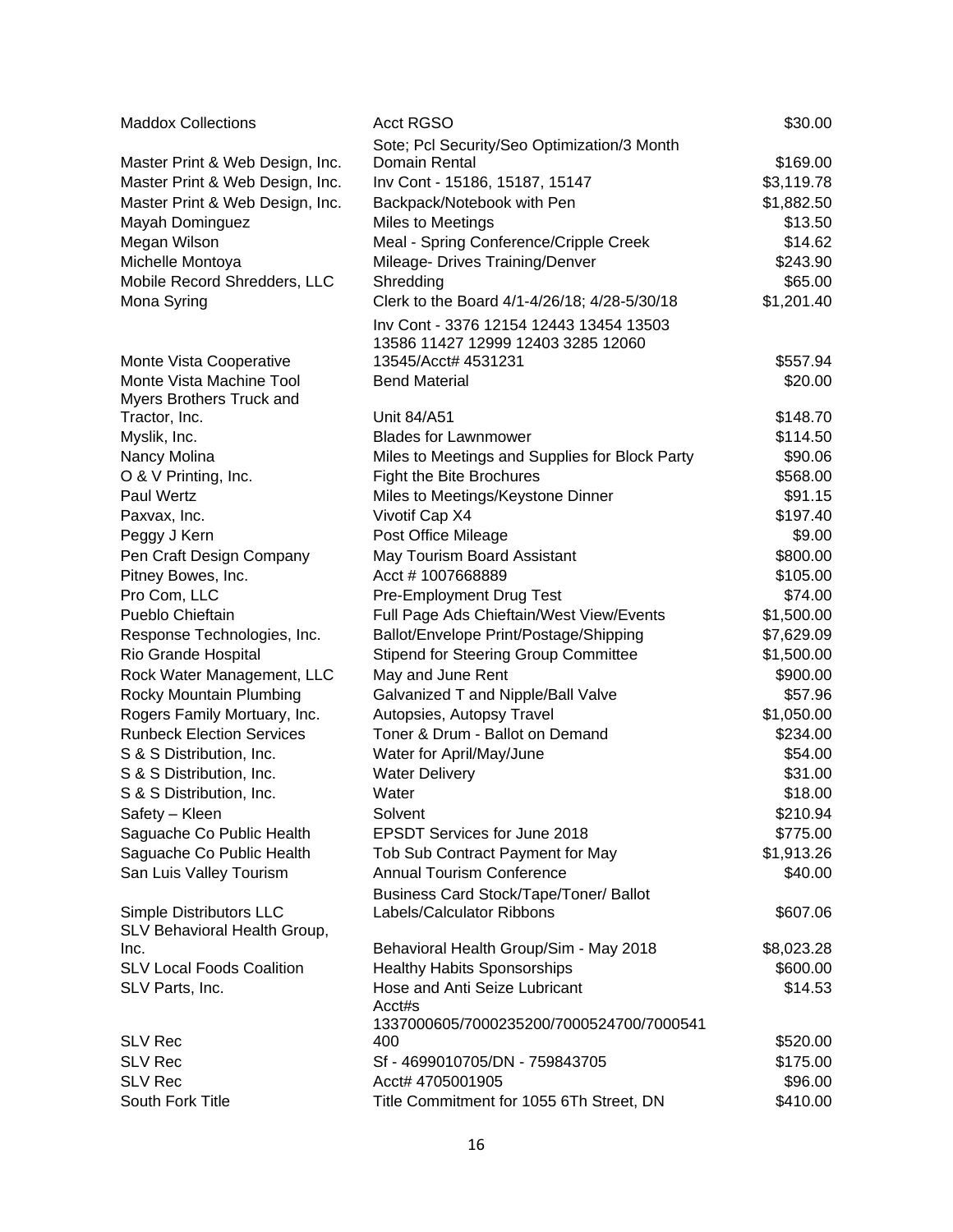| State of Colorado                                    | May and June Renewals                                               | \$996.49              |
|------------------------------------------------------|---------------------------------------------------------------------|-----------------------|
| Syn-Tech Systems, Inc.                               | Network Error                                                       | \$33.75               |
| <b>Timothy Carden</b>                                | Mileage                                                             | \$24.30               |
| <b>Total Office Solutions</b>                        | <b>Office Supplies</b>                                              | \$392.96              |
| <b>Total Office Solutions</b>                        | <b>Scissors</b>                                                     | \$26.98               |
| <b>Total Office Solutions</b>                        | Stamp Pad Replacement                                               | \$8.95                |
| Town of Del Norte                                    | 2018 Tourism Payment From Fund Balance                              | \$9,294.40            |
| Town of South Fork                                   | Tourism Payment From Fund Balance                                   | \$51,211.20           |
| U.S. Tractor, Inc.                                   | John Deere Tractor                                                  | \$109,000.00          |
| United Rentals, Inc.                                 | Mesh Brake                                                          | \$400.50              |
| United Reprographic                                  | Maintenance Agreement                                               | \$217.83              |
| <b>Valley Courier</b>                                | Ad for Jail Cook/Ad for Jail Detention                              | \$344.25              |
| <b>Valley Courier</b>                                | Ad Seeking Professional Consultant                                  | \$69.60               |
| <b>Valley Courier</b>                                | Help Wanted Ad Election and Clerk                                   | \$98.60               |
| <b>Valley Publishing</b>                             | Ad for Jail Cook and Detention                                      | \$98.25               |
| <b>Valley Publishing</b>                             | Help Wanted Ad Clerk and Election                                   | \$48.75               |
| <b>Valley Publishing</b>                             | <b>Tourism Promotion Assistant</b>                                  | \$54.25               |
| <b>Valley Publishing</b>                             | Summer on the Rio Grande 4 Page Ad                                  | \$2,730.00            |
|                                                      | Summer on the Rio Grande CTC/Summer on the                          |                       |
|                                                      | Rio Grande Tob/Summer on the Rio Grande                             |                       |
| <b>Valley Publishing</b><br><b>Valley Publishing</b> | Tob/Regional<br>Martinez/Community Solar                            | \$3,065.00<br>\$24.00 |
| Valuewest, Inc.                                      | <b>Commercial Reappraisal Pymt</b>                                  | \$3,000.00            |
| Varidesk, LLC                                        | Sit to Stand Desk                                                   | \$395.00              |
|                                                      |                                                                     |                       |
| Vaxcare, Inc.<br><b>Veterans Services</b>            | May 2018 Payment                                                    | \$835.45<br>\$335.00  |
|                                                      | 2018 Vet Transportation Funding<br>Acct# 74470                      |                       |
| <b>Wagner Equipment</b>                              |                                                                     | \$134,943.41          |
|                                                      | Inv Cont - Pooc2072506, Pooc2069229,                                |                       |
|                                                      | So3W0839788, Pooc2069227, So3W0839767,                              |                       |
|                                                      | So3W0839762, Po3C0466066, Po3C0465794,<br>Pooc2070842, Pooc2070843, |                       |
| <b>Wagner Equipment</b>                              | Po3C0465996/Acct 74470                                              | \$4,688.37            |
| <b>Waxie Sanitary Supply</b>                         | Customer #32319-1                                                   | \$655.51              |
| Wex Bank                                             | Acct# 0406-00-819100-9                                              | \$314.14              |
| Wex Bank                                             | Acct# 0406-00-819100-9                                              | \$51.81               |
| Wex Bank                                             | Acct# 0406-00-821424-9                                              | \$5,080.71            |
| William F. Dunn                                      | Legal Fees                                                          | \$875.00              |
| <b>WSB Computer Services</b>                         | <b>Toner- Xerox Printer</b>                                         | \$113.00              |
|                                                      | Battery Backup/Cable, Ssd, Surge Protector,                         |                       |
| <b>WSB Computer Services</b>                         | Recyc Fees/Flash Drive                                              | \$554.60              |
| <b>WSB Computer Services</b>                         | Keyboard and Mouse                                                  | \$31.00               |
| <b>WSB Computer Services</b>                         | Netgear Ethernet Switch                                             | \$58.00               |
| <b>WSB Computer Services</b>                         | Patch Cable and Google App                                          | \$34.75               |
| <b>WSB Computer Services</b>                         | Maintenance Agreement                                               | \$2,500.00            |
| <b>WSB Computer Services</b>                         | Keyboard for Surface                                                | \$112.00              |
|                                                      | Led Monitor/Data Traveler/Install Cabling to Front                  |                       |
| <b>WSB Computer Services</b>                         | Office Fax Machine                                                  | \$576.50              |
| <b>WSB Computer Services</b>                         | Recycling Fees - Printer                                            | \$36.00               |
| <b>WSB Computer Services</b>                         | Internal Hard Disk Drive/Tina's                                     | \$165.00              |
| Zach Decker                                          | <b>Coroner Training</b>                                             | \$18.39               |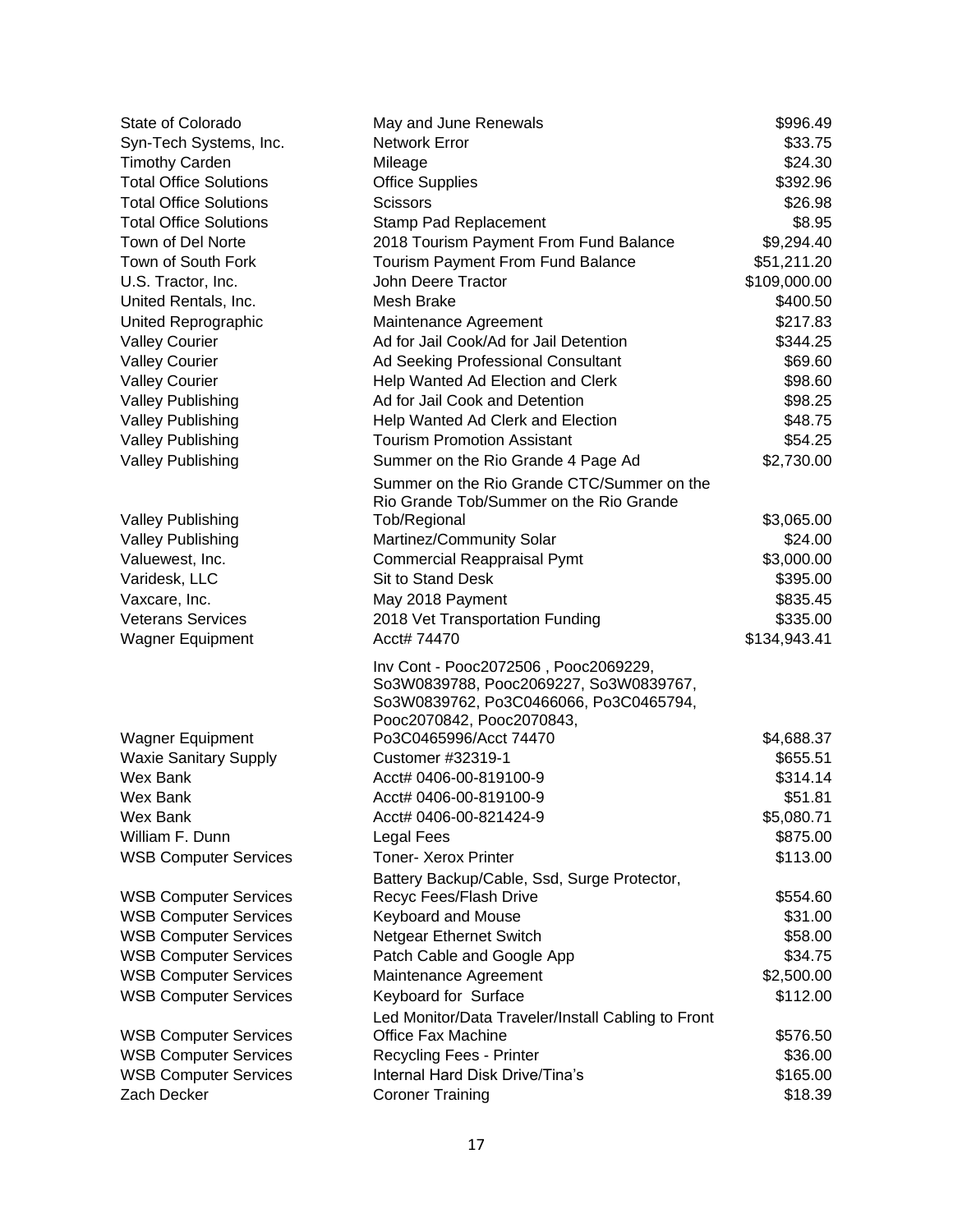## **June 2018 Payroll**

| County General:       | \$208,374.62 |
|-----------------------|--------------|
| Road and Bridge:      | \$74,462.63  |
| DSS:                  | \$116,791.90 |
| <b>Weed District:</b> | \$12,457.29  |
| Airport:              | 994.38<br>\$ |
| <b>Public Health:</b> | \$21,544.85  |
| <b>TOTAL:</b>         | \$434,625.67 |
|                       |              |

At 9:05 a.m., Ms. Wisdom presented notification of a class action suit between the United States Court of Federal Claims and Kane County, Utah, regarding Payment in Lieu of Taxes funds. Kane County claims it was underpaid in the amount of \$36,000.00. Ms. Wisdom explained that Rio Grande County can choose to participate in the class action suit at no cost. The notice was sent to County Attorney, Bill Dunn, who has not yet responded. Commissioner Shriver stated that the Board should consider joining the suit, after consulting with County Attorney Dunn.

Ms. Wisdom reported that the County closed on the property located at 1055 6<sup>th</sup> Street, Del Norte. The cost to the County was \$24,486.45, after taxes were prorated. When the deed is recorded, the property will be put on the County insurance.

Ms. Wisdom presented a request from the Lookout Mountain Observatory Association to use the Annex one night per month from 7:00 to 11:00 p.m., during the summer. The Observatory Association has requested that the rental fee be waived. Commissioner Bothell noted that this use would not be hard to manage. Commissioner Bothell moved to approve the Lookout Mountain Observatory Association's use of the Annex rent-free. Commissioner Shriver seconded the motion and the motion carried.

Ms. Wisdom reported that a discussion was held at a recent Upper Rio Grande Economic Council meeting regarding building an electric car charging station in Del Norte. The station would be managed by Xcel Energy and the San Luis Valley Rural Electric Cooperative. She said that the parking lot across from the Rio Grande County Museum would be an ideal location. Ms. Wisdom explained that a grant could be obtained for the installation of the charging station and the County would receive a percentage of the collected fees. Commissioner Bothell asked how long it takes to charge a car. Commissioner Shriver asked how much space would be needed for the charging station. Chairman Glover said the space should be the width of several cars. Commissioner Bothell said that having the station near the downtown area would help with economic development, and asked if it should be located on the main street. Ms. Wisdom noted that people who own electric cars are able to download an app that shows locations of charging stations.

At 9:15 a.m., the Board adjourned to the Board of the Department of Social Services.

At 9:31 a.m., the Board of County Commissioners meeting resumed.

Ms. Wisdom reported that the kick-off meeting with Reynolds Ash and Associates for the Underfunded Courthouse Grant will be held on July 18, 2018, at 9:00 a.m.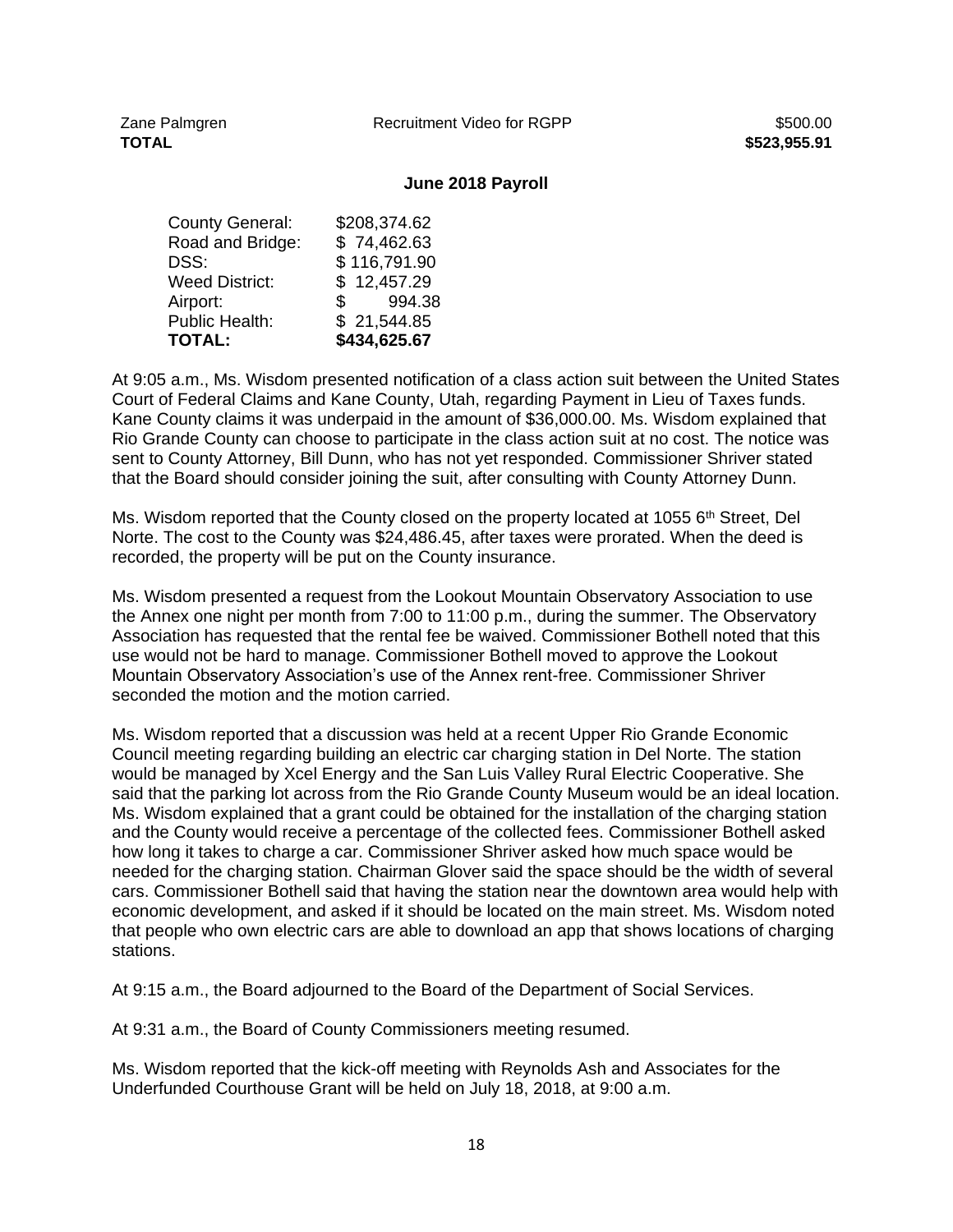At 9:35 a.m., Emily Brown, Department of Public Health, was present to update the Board.

Ms. Brown reported that the Department of Public Health is closing July 2018 fiscal year grants. When this is finished, the Department will begin gathering community health assessment information.

Ms. Brown reported that Stericycle sharps disposal is available in the Public Health office. She said that more discussion is needed with courthouse security and the Sheriff's Office. Commissioner Bothell asked if sharps are being accepted now. Ms. Brown said sharps are being accepted, but there is a need to connect with the people dropping them off. Chairman Glover asked if people are dropping their needles off regularly. Ms. Brown said the drop-offs probably would be regular. She said that the Public Health staff is asking questions when people call to make sure the sharps are in acceptable containers. When the people come in, courthouse security personnel has to contact a Public Health staff member to take the sharps container. Ms. Brown said that a system is needed where people do not handle the containers too much. She also said that the containers need to be stored securely. Chairman Glover suggested that it might be a better system to have courthouse security personnel stay with the container while Public Health staff is buzzed to pick up the container. Ms. Brown stated that people want to be able to dispose of their needles responsibly.

She stated that the Department continues to determine the interest in and locations for a Street Outreach Harm Reduction Program in Rio Grande County. She said that discussions are being held with San Luis Valley Behavioral Health in Monte Vista.

Ms. Brown presented a State Innovation Model contract in the amount of \$139,840.00. The contract will be in effect from August 1, 2018 to July 31, 2019. Ms. Brown explained that this contract is for the third year of the grant. Most of the work is done with Behavioral Health and is focused on trainings. Ms. Brown said there is also integration with Behavioral Health and the hospital. She added that another funding source may have to be found when the grant has ended. Commissioner Bothell moved to approve the SIM contract. Commissioner Shriver seconded the motion and the motion carried.

Commissioner Bothell stated that it would be beneficial to have all County staff take the mental health first aid training, which was discussed at the recent CCI meeting. Ms. Brown said that some Public Health and DSS staff have taken this training. She offered to put together a training if the Board would like to offer it.

Ms. Brown reported that she and Emergency Manager Chris Ortiz went to Creede to inspect the emergency management trailer. She said a new tire is needed. More space was created in the trailer. Ms. Brown said that because an emergency operation center might have to be set up, a 10 foot by 20 foot pop-up tent has been ordered to provide shelter. She said that she is obtaining quotes for a new tire and tarps to cover the tires when the trailer is not in use.

Ms. Brown reported that she will attend the annual meeting of the National Association of County and City Health Officials in New Orleans, from July 9 to July 12, 2018. Ms. Brown is a member of the national board, with a three-year term.

Commissioner Shriver asked Ms. Brown if she is aware of the discussions between Lynnea Rappold, Alamosa County Environmental Health, and Dixie Diltz, Land Use Department, regarding licensing food vendors for special events. Ms. Brown said this was discussed at the recent Board of Health meeting. She explained that Ms. Rappold is phasing in and is working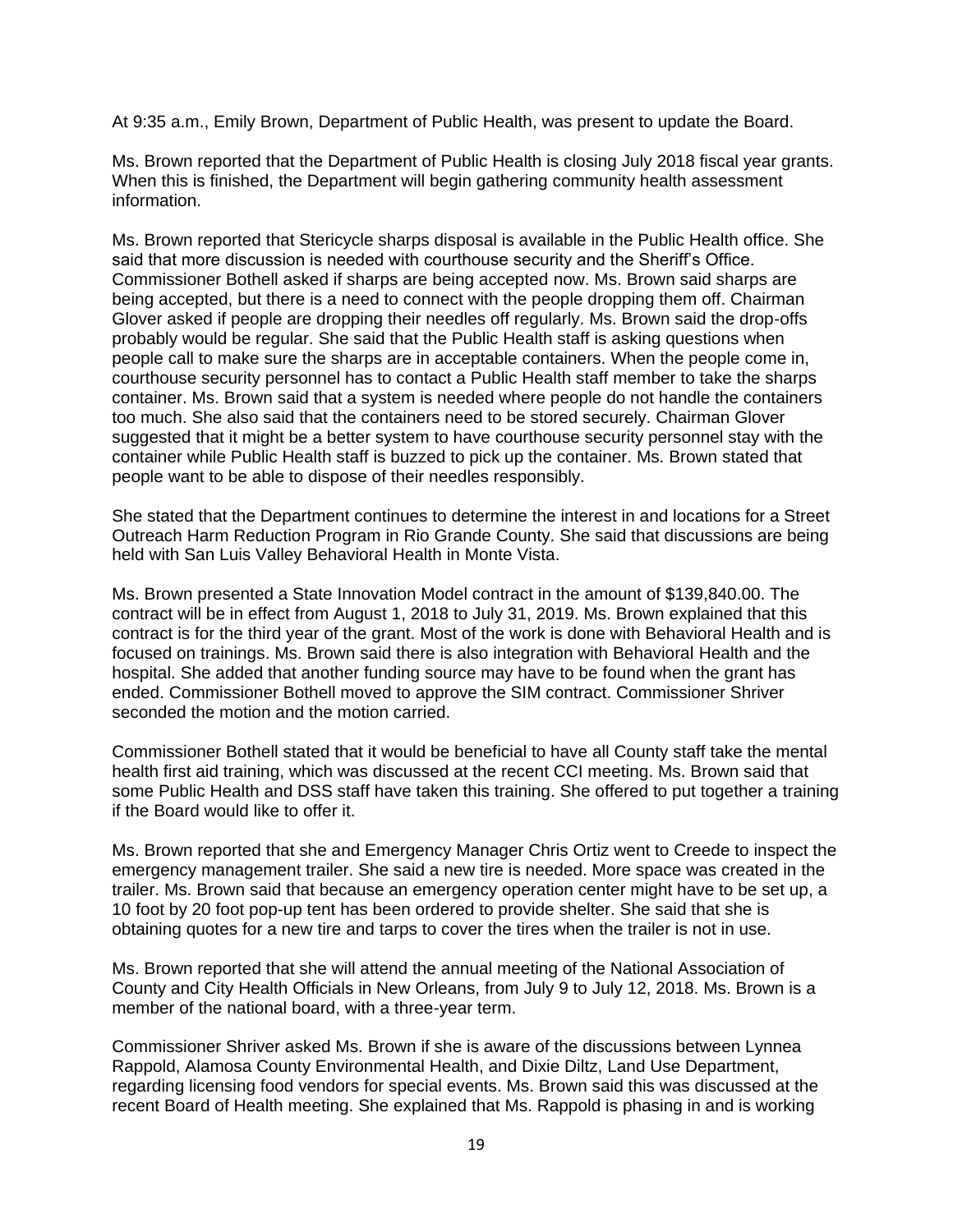out her contact information. Ms. Brown said Ms. Rappold would coordinate with Ms. Diltz regarding special events, and that town representatives are on Ms. Rappold's contact list. Chairman Glover expressed concern that Ms. Rappold and Ms. Diltz are both doing the same work. Ms. Brown said that the licensing could be streamlined between all five counties.

Pursuant to C.R.S. 24-6-402(4)(f) Commissioner Shriver moved to go into executive session for personnel matters. Commissioner Bothell seconded the motion and the motion carried.

At 10:07 a.m., the Board came out of executive session and the meeting resumed.

At 10:11 a.m., Ms. Wisdom distributed the Rio Grande County Accounting Policies and Procedures in advance of the annual audit. She explained that when 2017 information was uploaded concerns with accounting controls were identified. Ms. Wisdom explained that she has been working on these policies in order to address the concerns. These policies and procedures have also been sent to the auditors. Ms. Wisdom reported that the audit has been started, but there is more information to send to the auditors. She said that because of Kristy Dennis being out of the office, the process is taking longer than it usually does.

Ms. Wisdom reported that the County's document retention policies will have to be revised because of HB 1128, regarding consumer data privacy.

At 10:15 a.m., J.J. Mondragon, County Assessor, was present. She distributed a list of Countyowned property and property that might be acquired by the County due to nonpayment of taxes by the current owners. The Board reviewed a map showing County-owned buildings. Property that could be owned by the County is located primarily in Alpine Village. Ms. Wisdom stated that no ownership and encumbrance reports have been done on these properties for title searches. Commissioner Shriver stated that the County has tried to sell some of these properties to adjacent property owners with no success. Chairman Glover asked if someone owns the properties along the road. Ms. Mondragon said she would find out. Commissioner Bothell asked what happens to property after five years where no tax payments have been made. Ms. Wisdom explained that Treasurer's deeds are acquired. She said that O and E reports need to be completed before the County acquires the property. She asked how these properties can be marketed. Commissioner Bothell recommended sending letters to the adjacent property owners, notifying them that taxes are due on the properties in question and could be acquired if those taxes are paid. Ms. Wisdom suggested that the County could take the properties back, forgive the taxes, then give the properties to the adjacent property owners. She said this would get the properties back on the County tax rolls. She also explained that 99 percent of County property taxes are collected; approximately \$28,000.00 is not collected. Commissioner Shriver stated that market values have to be declared when the property is purchased. Ms. Mondragon suggested auctioning off the properties, noting that Saguache County does this. Ms. Wisdom stated that the bottom line is to get the properties back on the County tax rolls, and said that she would speak to the County Treasurer. Commissioner Shriver agreed that the Treasurer should be involved in the process.

At 10:32 a.m., pursuant to C.R.S. 24-6-402(4)(f), Commissioner Shriver moved to go into executive session for personnel matters. Commissioner Bothell seconded the motion and the motion carried.

At 10:43 a.m., the Board came out of executive session and the meeting resumed.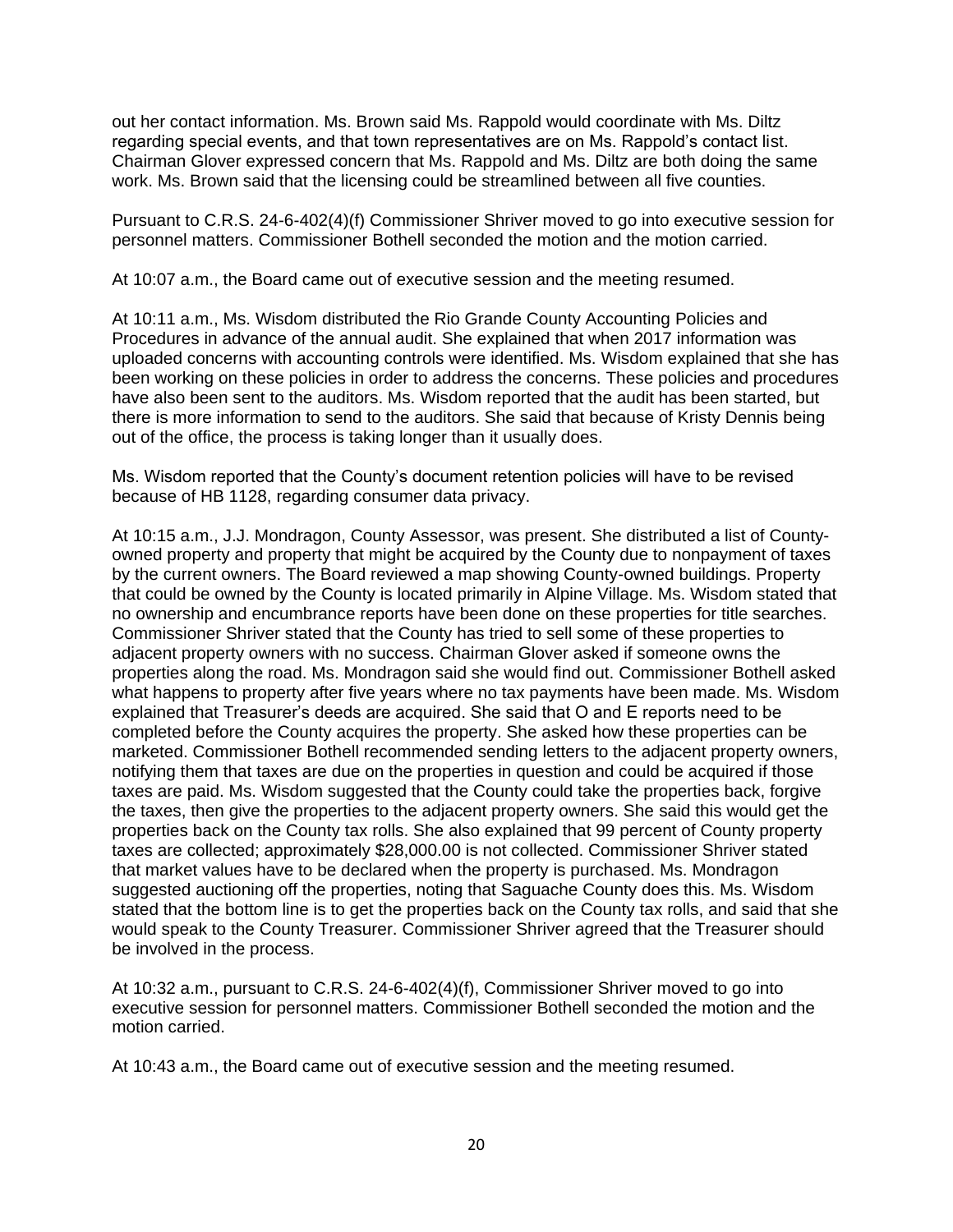Chairman Glover asked for updates from the Commissioners. He reported attending a meeting with the SLV Regional Solid Waste Authority on June 19, 2018. He said a piece of equipment needs to be repaired. The landfill has hired a new employee.

Chairman Glover reported that the Homelake Foundation will sponsor a cookout on July 14, 2018, from 11:00 a.m. to 1:00 p.m. Commissioner Shriver said this is good information and public relations, though it is not a County responsibility.

Chairman Glover reported that he attended the Tourism Board meeting on June 26, 2018. Ms. Wisdom asked if there was a discussion regarding working on the Tourism Board's bylaws. Chairman Glover explained that the Board's priority is appointing people to the Board. He said there will be no meeting in July. He said there is no third position on the Tourism Board for a person from South Fork, and attendance is still an issue. This may need to be discussed with Josephine Pierce. Chairman Glover said that involvement is better now and the Board is working better. Commissioner Shriver asked if a South Fork alternate has been appointed. Chairman Glover explained that Matt Entz has not been presented as an appointee, yet, because it needs to be determined whether Mr. Entz lives in Monte Vista or South Fork. Mr. Entz's business is located in South Fork.

Commissioner Bothell asked if Monte Vista has all its representatives on the Tourism Board. Commissioner Shriver said that there are three representatives from Monte Vista. Ms. Wisdom asked if a mass appointment could be made, and noted that loyalty is an issue when a member of the Board lives in one town and has a business in another. Chairman Glover said that reappointments are a good idea. He noted that it appears that the Tourism Board is doing what is needed. Commissioner Shriver commented that it seems situational as to whom is appointed to the Tourism Board. Chairman Glover said that there is good involvement from South Fork, but it is no longer necessary to be a motel owner to be on the Board.

Chairman Glover said a meeting would be set up with Ms. Pierce before October 2018, before the County budget is finalized. Ms. Wisdom stated that a change is needed in how the Tourism Board budgets are completed; the budgets are too broad. Chairman Glover asked if the County should fund on-going projects or get projects started and let them fund themselves as they progress. He said the BOCC needs to provide guidance. He said that he is speaking to business owners.

Commissioner Bothell reported that the Colorado Department of Public Health and Environment does not like the way the board for the Regional Emergency and Medical Trauma Services Advisory Council is set up. However, it will not provide guidance, except to recommend that there be more involvement from counties. The RETAC bylaws will be revised. Commissioner Shriver asked what county representatives are needed. Commissioner Bothell explained that commissioners from all the counties will approve the bylaws and appointments to the RETAC board. Commissioner Bothell explained that there are 33 RETAC board members, and said that the problem is that the Board is an emergency trauma board, so there should be members from the medical profession rather than emergency managers. CDPHE has recommended that the RETAC board be reduced in size and consist of representatives from ambulance services, hospitals, and trauma doctors.

Commissioner Bothell reported that the State Emergency Medical and Trauma Services Advisory Council will hold its State meeting in Alamosa on July 11, 2018. The meeting will include dinner and all the Commissioners are invited.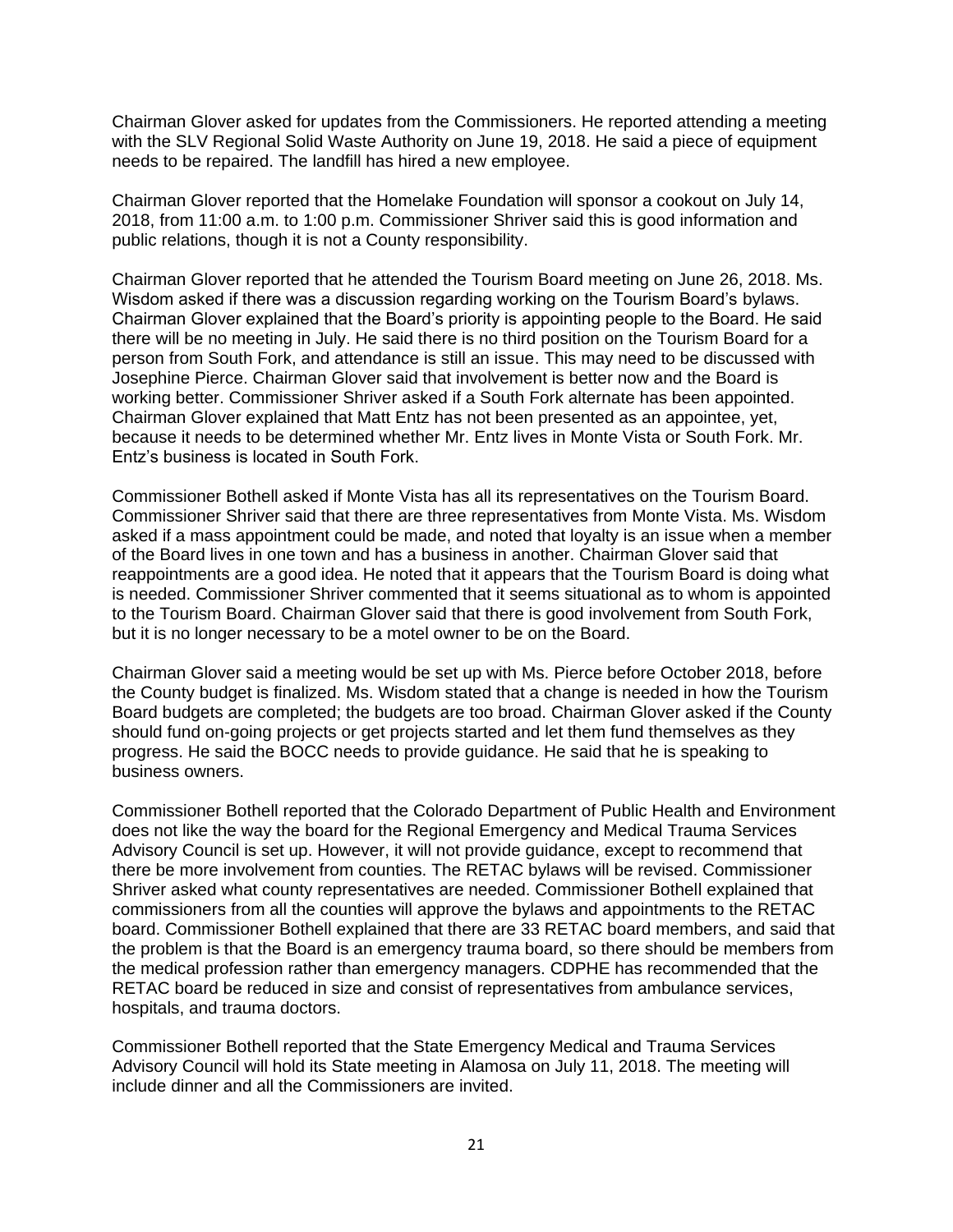Commissioner Shriver reported attending the quarterly Council of Governments meeting and the monthly Development Resources Group meeting. COG's annual audit was clean, although there was a finding regarding a number that had been entered incorrectly. Commissioner Shriver reported that COG is redefining its bylaws, requirements for membership, and payments for membership. Commissioner Shriver is on a subcommittee that will discuss getting businesses to join DRG and pay for memberships. She said there is confusion at this time.

Commissioner Shriver reported that the COG revolving loan fund has distributed funds. She also reported that the City of Alamosa purchased property for trails development.

Ms. Wisdom reported that the Colorado Department of Transportation has not responded to the County's request to discuss its issues with the railroad.

Ms. Wisdom reported that the Upper Rio Grande Economic Development Council and the San Luis Valley Vision Community will hold an economic summit on August 6, 2018 at Adams State University. Commissioner Shriver stated that who will spearhead this effort was discussed at the DRG meeting.

At 11:03 a.m., Brianna Brannan, Weed District, was present to update the Board.

Ms. Brannan presented a forced entry list for the Board's approval. Ms. Wisdom reminded the Board that approving the list does not mean that the forced entries will be conducted. Ms. Brannan added that there have been no forced entries this year. The list includes:

| Land Owner/Lessee                    | <b>Weed Species</b>                                                                                        | <b>Parcel Number</b>     | Mode and Date of<br>Inspection |
|--------------------------------------|------------------------------------------------------------------------------------------------------------|--------------------------|--------------------------------|
| <b>MAS Monte Vista</b><br><b>LLC</b> | Hoary Cress,<br>Russian Knapweed                                                                           | 6312200406               | 6/21/18; mailed letter         |
| Melissa Houde                        | Hoary Cress,<br>Russian Knapweed                                                                           | 6325200336               | 6/21/18; phone call            |
| Derek Heersink                       | Russian Knapweed                                                                                           | 6315400402               | $6/21/18$ ; phone call         |
| <b>Jack Hamilton</b>                 | Hoary Cress;<br>Russian Knapweed                                                                           | 6326300266               | $6/21/18$ ; phone call         |
| Eddie and Laura<br><b>Miller</b>     | Hoary Cress,<br>Russian Knapweed,<br><b>Canadian Thistle</b>                                               | 6324300054<br>6330200427 | 6/21/18                        |
| <b>Empire Canal</b>                  | Hoary Cress,<br><b>Perennial Pepper</b><br>Weed; Russian<br>Knapweed, Canadian<br>Thistle, Swainson<br>Pea | Multiple                 | 6/6/18                         |
| San Luis and Rio<br>Grande Rail Road | Canadian Thistle,<br><b>Perennial Pepper</b><br>Weed, Russian<br>Knapweed, Common<br><b>Mullien</b>        | Multiple                 | 6/6/18                         |
| Casey Caldon                         | Hoary Cress,<br>Russian Knapweed                                                                           | 3709200511               | 6/14/18                        |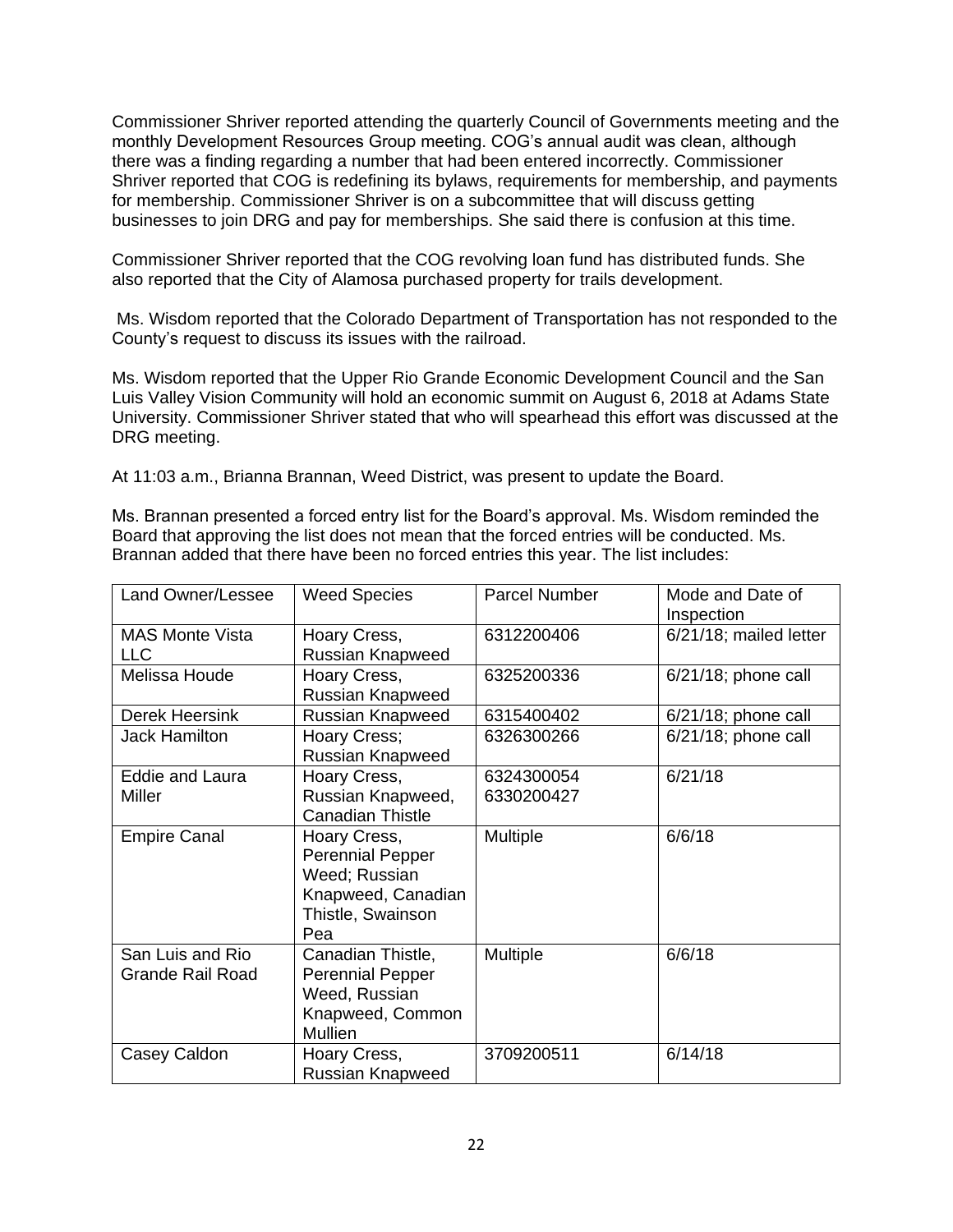Commissioner Bothell moved to approve the forced entry list. Commissioner Shriver seconded the motion and the motion carried.

Ms. Brannan reported that the Empire Canal is a big concern. There was miscommunication about the appointment for spraying and the canal staff has not returned her calls. Ms. Brannan said that the canal has been mapped and weeds are bad. Ms. Brannan said that the Empire Canal has someone who will spray weeds with funding from a grant. Commissioner Shriver stated that the east side of the canal was sprayed last week. Ms. Brannan said she would inspect it.

Ms. Brannan introduced Tim Biggs, Alamosa County. Ms. Brannan said that she is helping Mr. Biggs start a weed district in Alamosa County. Mapping is being done and this data can be used to apply for grants.

Ms. Brannan reported that a hydroseeder is being built from an old chemical tank. She stated that several land owners are interested in being involved in the reseeding project.

Commissioner Shriver reported that La Jara Mayor Larry Zaragoza may call Ms. Brannan for assistance.

Ms. Brannan reported that she has a good crew of operators. She also said that there is improvement at the wildlife refuge. She said there is one area where knapweed is growing that has to be dealt with. Ms. Brannan is meeting with the refuge's new weed coordinator to develop a weed management plan for each unit. Chemicals and mapping of the refuge have been discussed. Ms. Brannan reported that the refuge has used the same chemicals for 15 years, so there is resistance to them. She said that there is much more communication with the refuge.

Ms. Brannan reported that the Weed District has several projects and she is working to be effective within the District's budget. She said the CDOT project is going well. She also said that Mineral County is working with land owners to eradicate weeds along the river and the highway.

Ms. Brannan reported that she participated in a walk about at Beaver Creek Youth Camp, which is a conservation project. She and another staff member worked with the youth to scout the area and weed issues were explained.

Ms. Brannan reported that she continues to give presentations.

Ms. Wisdom reported that the solar farm in Monte Vista is working to set up students as interns in high school, which may lead to careers. Ms. Brannan said there is a grant, Pulling for Colorado, which is a benefit for time and equipment.

Ms. Brannan invited the Board to review maps that have been created, and noted that there is a big difference in the number of weeds growing between Monte Vista and Del Norte.

At 11:22 a.m., Commissioner Shriver reported the Board receiving a letter from 4UR Ranch signed by Pete and Lindsey Leavell, supporting connectivity with the railroad from South Fork to Creede. She stated that there have been no meetings regarding the railroad project lately, and said that Mineral County is taking the lead on the project. Commissioner Shriver said she is not leading the project. Ms. Wisdom reported that Elk Creek is also interested in being a partner in the project and is possibly interested in helping develop the depot. Elk Creek does not support walking on its property, but is open to other options. Commissioner Bothell stated that 4UR